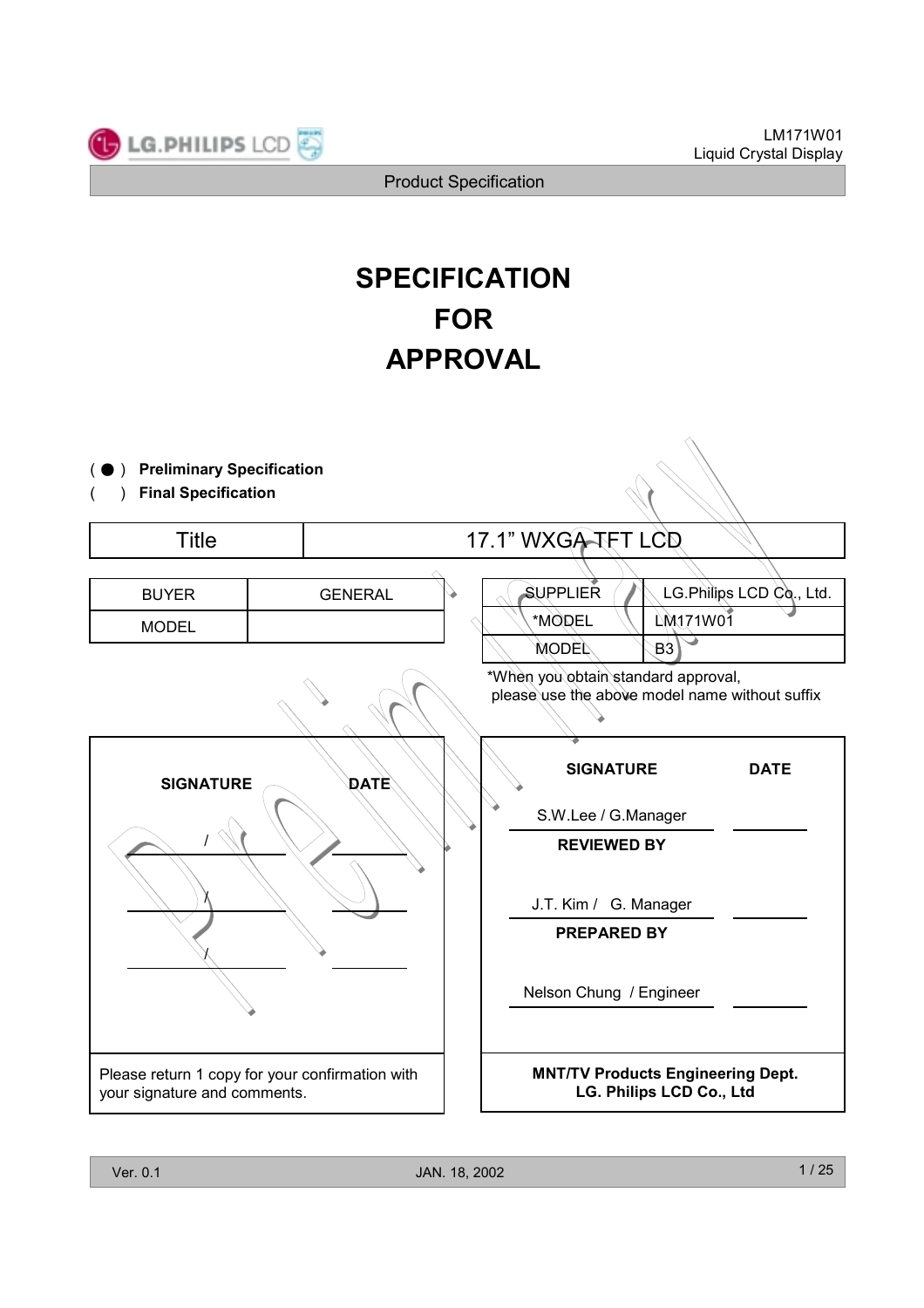

## **Contents**

| <b>No</b> | <b>ITEM</b>                  | Page           |
|-----------|------------------------------|----------------|
|           | COVER                        | 1              |
|           | <b>CONTENTS</b>              | $\overline{2}$ |
|           | RECORD OF REVISIONS          | 3              |
| 1         | <b>GENERAL DESCRIPTION</b>   | 4              |
| 2         | ABSOLUTE MAXIMUM RATINGS     | 5              |
| 3         | ELECTRICAL SPECIFICATIONS    | 6              |
| $3 - 1$   | ELECTRICAL CHARACTREISTICS   | 7              |
| $3-2$     | INTERFACE CONNECTIONS        | 8              |
| $3 - 3$   | SIGNAL TIMING SPECIFICATIONS | 10             |
| $3 - 4$   | SIGNAL TIMING WAVEFORMS      | 11             |
| $3-5$     | COLOR INPUT DATA REFERNEGE   | 12             |
| $3-6$     | POWER SEQUENCE               | 13             |
| 4         | OPTICAL SFECIFICATIONS       | 14             |
| 5         | MECHANICAL CHARACTERISTICS   | 18             |
| 6         | <b>RELIABLITY</b>            | 21             |
| 7         | INTERNATIONAL STANDARDS      | 22             |
| $7 - 1$   | SAFETY                       | 22             |
| 742       | EMC                          | 22             |
| 8         | Packing                      | 23             |
| $8 - 1$   | DESIGNATION OF LOT MARK      | 23             |
| $8 - 2$   | Packing FORM                 | 23             |
| 9         | <b>PRECAUTIONS</b>           | 24             |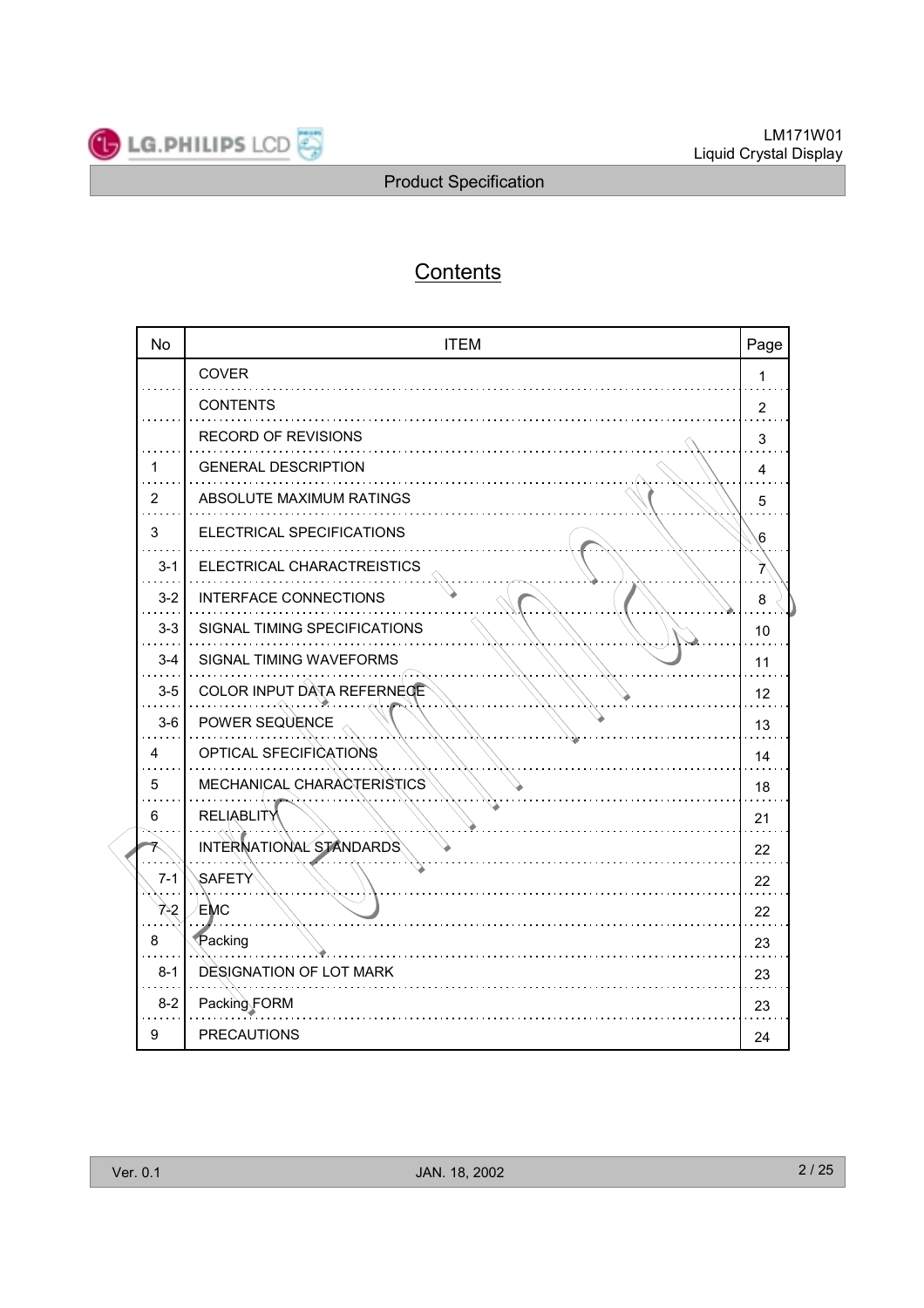

### **RECORD OF REVISIONS**

| Revision No | <b>Revision Date</b> | Page | <b>DESCRIPTION</b>        |
|-------------|----------------------|------|---------------------------|
| 0.1         | Jan. 18.2002         |      | First Draft (Preliminary) |
|             |                      |      |                           |
|             |                      |      |                           |
|             |                      |      |                           |
|             |                      |      |                           |
|             |                      |      |                           |
|             |                      |      |                           |
|             |                      |      |                           |
|             |                      |      |                           |
|             |                      |      |                           |
|             |                      |      |                           |
|             |                      |      |                           |
|             |                      |      |                           |
|             |                      |      |                           |
|             |                      |      |                           |
|             |                      |      |                           |
|             |                      |      |                           |
|             |                      |      |                           |
|             |                      |      |                           |
|             |                      |      |                           |
|             |                      |      |                           |
|             |                      |      |                           |
|             |                      |      |                           |
|             |                      |      |                           |
|             |                      |      |                           |
|             |                      |      |                           |
| .           | $\ldots$             | .    |                           |
|             |                      |      |                           |
|             |                      |      |                           |
| . 1         |                      |      |                           |
|             |                      |      |                           |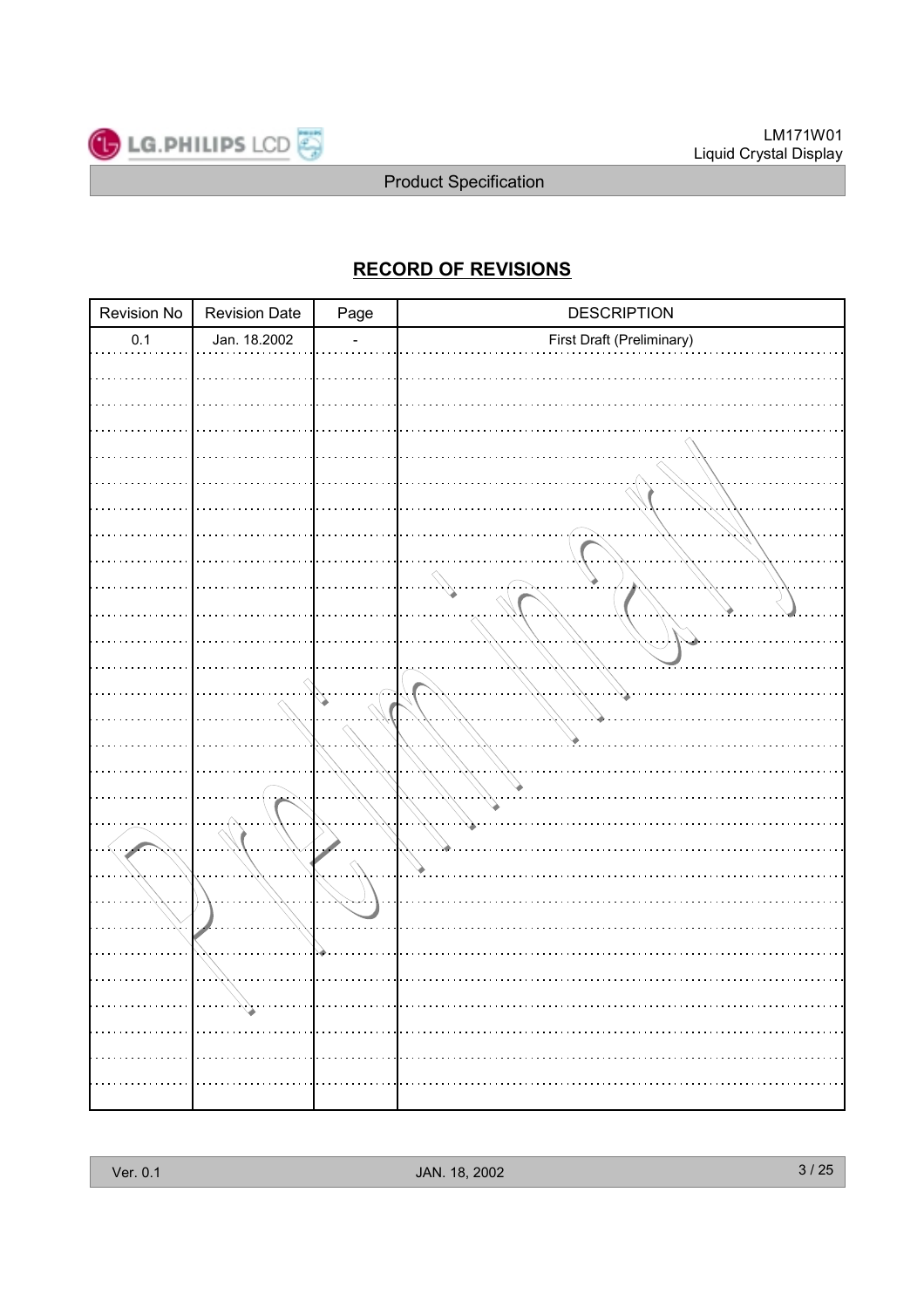

### **1. General Description**

The LM171W01-B3 is a Color Active Matrix Liquid Crystal Display with an integral Cold Cathode Fluorescent Lamp(CCFL) backlight system. The matrix employs a-Si Thin Film Transistor as the active element. It is a transmissive type display operating in the normally white mode. This TFT-LCD has a 17.1 inch diagonally measured active display area with XGA resolution(768 vertical by 1280 horizontal pixel array) Each pixel is divided into Red, Green and Blue sub-pixels or dots which are arranged in vertical stripes. Gray scale or the brightness of the sub-pixel color is determined with a 8-bit gray scale signal for each dot, thus, presenting a palette of more than 16,194,277 colors.

The LM171W01-B3 has been designed to apply the 8Bit Parallel LVDS interface method. The LM171W01-B3 is intended to support displays where high brightness, wide viewing angle, high color saturation, and high color depth are very important.



### **General Features**

| Active Screen Size            | 17.1 inches (43.438cm) diagonal                                    |
|-------------------------------|--------------------------------------------------------------------|
| Outline Dimension             | 400(H) x 258(V) x 16.8(D)mm (Typ.)/18.5(D)mm (User Connector Area) |
| Pixel Pitch                   | $0.291$ mm x $0.291$ mm                                            |
| Pixel Format                  | 1280 horiz. By 768 vert. Pixels RGB strip arrangement              |
| Color Depth                   | 16,194,277 Colors (6bit+FRC2bit)                                   |
| Luminance, White              | 400 cd/m <sup>2</sup> (Center 1 points typ.)                       |
| <b>Power Consumption</b>      | Total 22 Watt(Typ.)                                                |
| Weight                        | 1,900 g $(tvp.)$                                                   |
| <b>Display Operating Mode</b> | Transmissive mode, normally white                                  |
| Surface Treatment             | Hard coating (3H)<br>Anti-glare treatment of the front polarizer.  |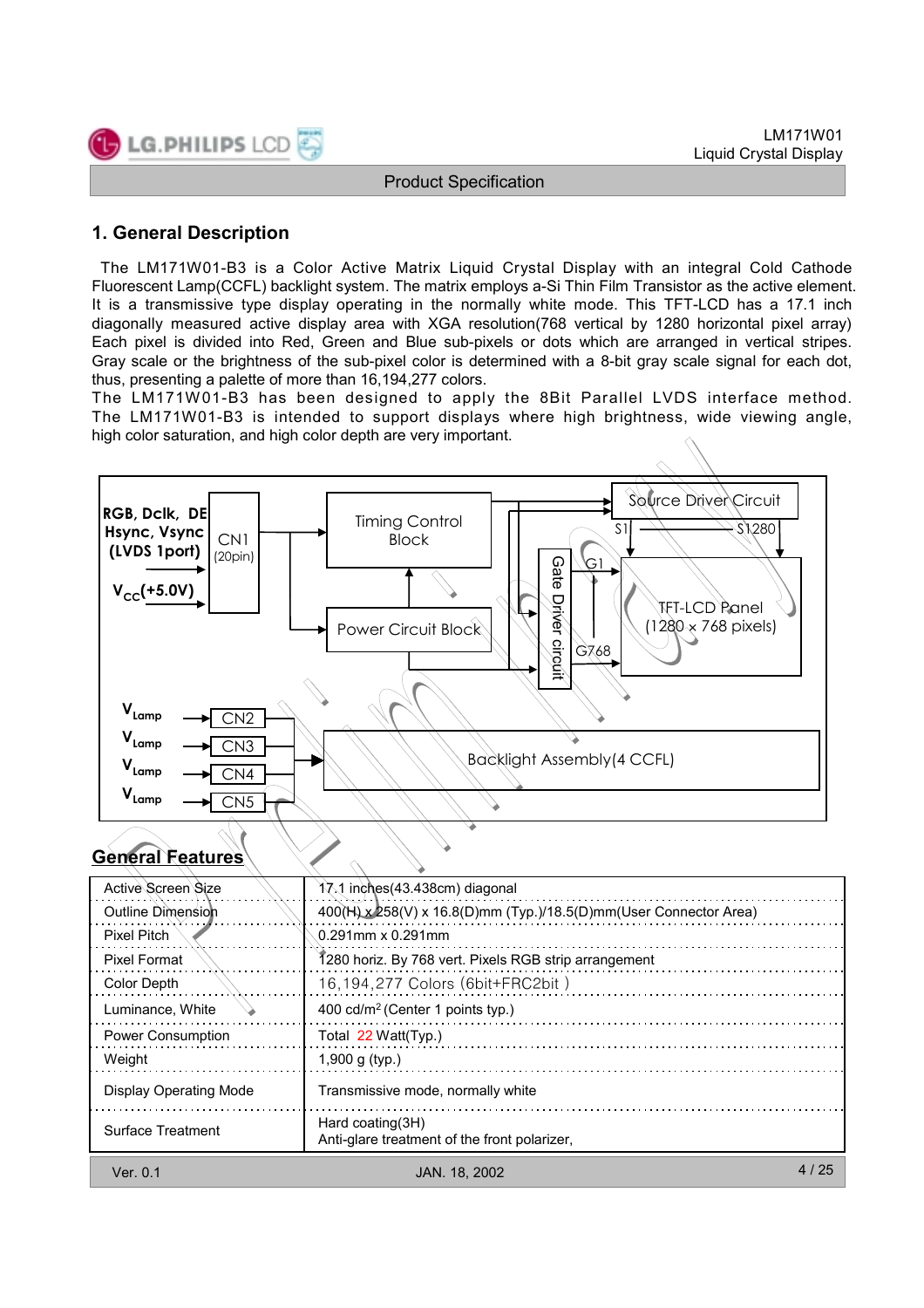### **2. Absolute Maximum Ratings**

The following are maximum values which, if exceeded, may cause faulty operation or damage to the unit.

| Parameter                            | Symbol     |        | Values | <b>Units</b> | <b>Notes</b>            |  |  |  |
|--------------------------------------|------------|--------|--------|--------------|-------------------------|--|--|--|
|                                      |            | Min    | Max    |              |                         |  |  |  |
| Power Input Voltage                  | Vcc        | $-0.3$ | 5.8    | Vdc          | at $25 \pm 5^{\circ}$ C |  |  |  |
| <b>Operating Temperature</b>         | <b>TOP</b> | 0      | 50     | $^{\circ}C$  |                         |  |  |  |
| Storage Temperature                  | <b>HST</b> | $-20$  | 60     | $^{\circ}$ C |                         |  |  |  |
| <b>Operating Ambient</b><br>Humidity | <b>HOP</b> | 10     | 90     | %RH          |                         |  |  |  |
| <b>Storage Humidity</b>              | <b>HST</b> | 10     | 90     | %RH          |                         |  |  |  |

#### **Table 1. ABSOLUTE MAXIMUM RATINGS**

Note : 1. Temperature and relative humidity range are shown in the figure below. Wet bulb temperature should be 39 °C Max, and no condensation of water.

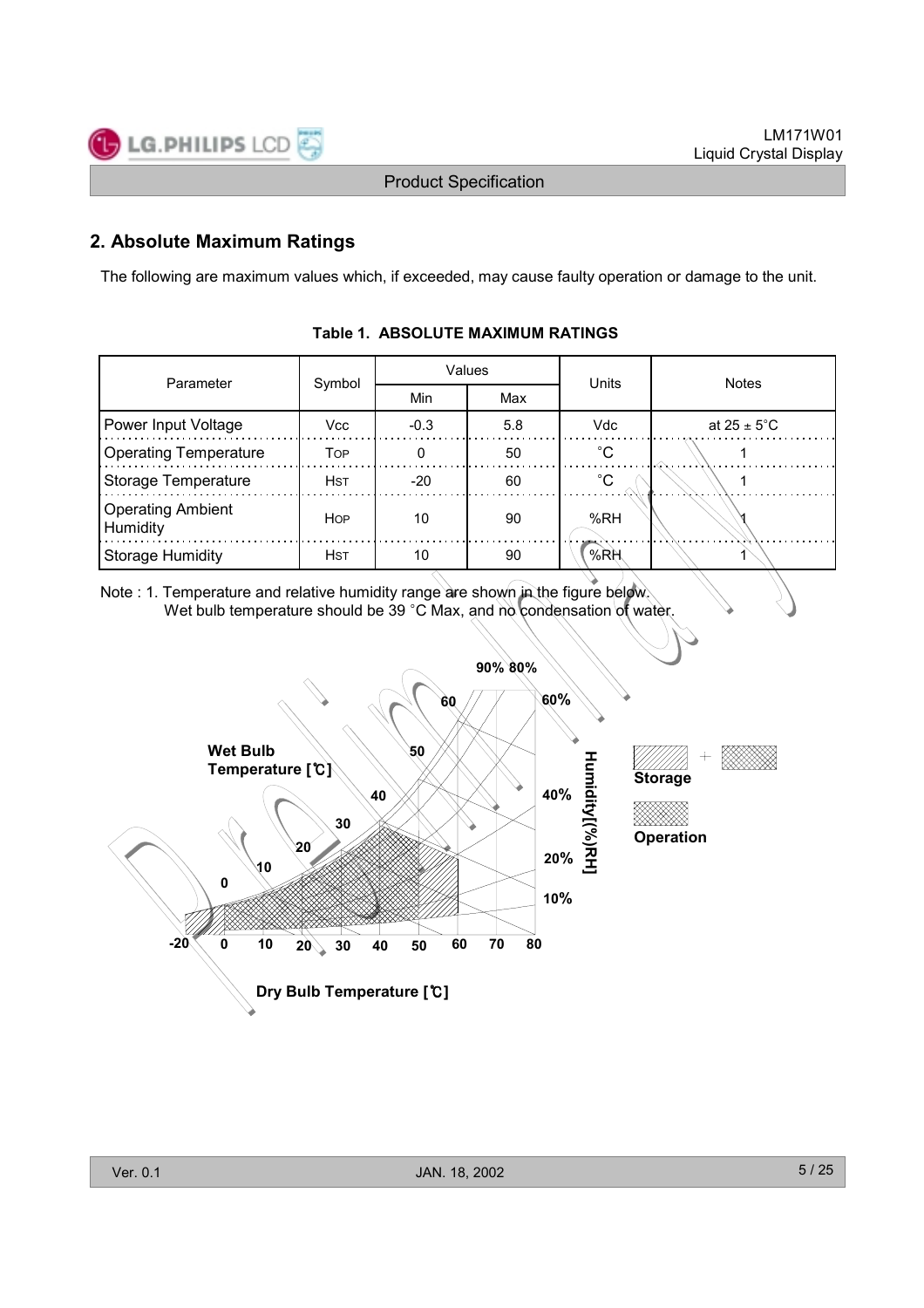### **3. Electrical Specifications**

### **3-1. Electrical Characteristics**

The LM171W01-B3 requires two power inputs. One is employed to power the LCD electronics and to drive the TFT array and liquid crystal. The second input which powers the CCFL, is typically generated by an inverter. The inverter is an external unit to the LCD.

| Parameter                           | Symbol          |          | Values       | Unit     | Notes            |                |
|-------------------------------------|-----------------|----------|--------------|----------|------------------|----------------|
|                                     |                 | Min      | Typ          | Max      |                  |                |
| MODULE:                             |                 |          |              |          |                  |                |
| Power Supply Input Voltage          | <b>Vcc</b>      | 4.5      | 5.0          | 5.6      | <b>Vdc</b>       |                |
| Power Supply Input Current          | Icc             |          | 272          | 316      | mA               |                |
| Power Consumption                   | Pc              |          | 1.4          | 1.6      | Watt             |                |
|                                     |                 |          |              |          |                  |                |
|                                     |                 |          |              |          |                  |                |
| LAMP:                               |                 |          |              |          |                  |                |
| <b>Operating Voltage</b>            | <b>VBL</b>      | 625(9mA) | 645(8mA)     | 765(3mA) | $V_{RMS}$        | $\overline{2}$ |
| <b>Operating Current</b>            | <b>IBL</b>      | 3.0      | 0.8          | 9.0      | $\sum_{RMS}$     |                |
| <b>Established Starting Voltage</b> | Vs              |          |              |          |                  | 3              |
| at 25 $^{\circ}$ C                  |                 |          |              | 1100     | V <sub>RMS</sub> |                |
| at $0^{\circ}$ C                    |                 |          |              | 1430     | V <sub>RMS</sub> |                |
| <b>Operating Frequency</b>          | fв⊾             |          | $60^{\circ}$ |          | kHz              | 4              |
| Discharge Stabilization Time        | <b>Ts</b>       |          |              | 3        | Min              | 5              |
| Power Consumption                   | $P_{\text{BL}}$ |          | 20.6         | 22.7     | Watt             | 6              |
| Life Time                           |                 | 50,000   |              |          | <b>Hrs</b>       | 7              |
|                                     |                 |          |              |          |                  |                |

|  |  | <b>Table 2. ELECTRICAL CHARACTERISTICS</b> |
|--|--|--------------------------------------------|
|--|--|--------------------------------------------|

**Note.** The design of the inverter must have specifications for the lamp in LCD Assembly.

The performance of the Lamp in LCM, for example life time or brightness, is extremely influenced by the characteristics of the DC-AC Inverter. So all the parameters of an inverter should be carefully designed so as not to produce too much leakage current from high-voltage output of the inverter. When you design or order the inverter, please make sure unwanted lighting caused by the mismatch of the lamp and the inverter(no lighting, flicker, etc) never occurs. When you confirm it, the LCD Assembly should be operated in the same condition as installed in your instrument.

**Note.** Do not attach a conducting tape to lamp connecting wire.. If the lamp wire attach to conducting tape, TFT-LCD Module have a low luminance and the inverter has abnormal action because leakage current occurs between lamp wire and conducting tape.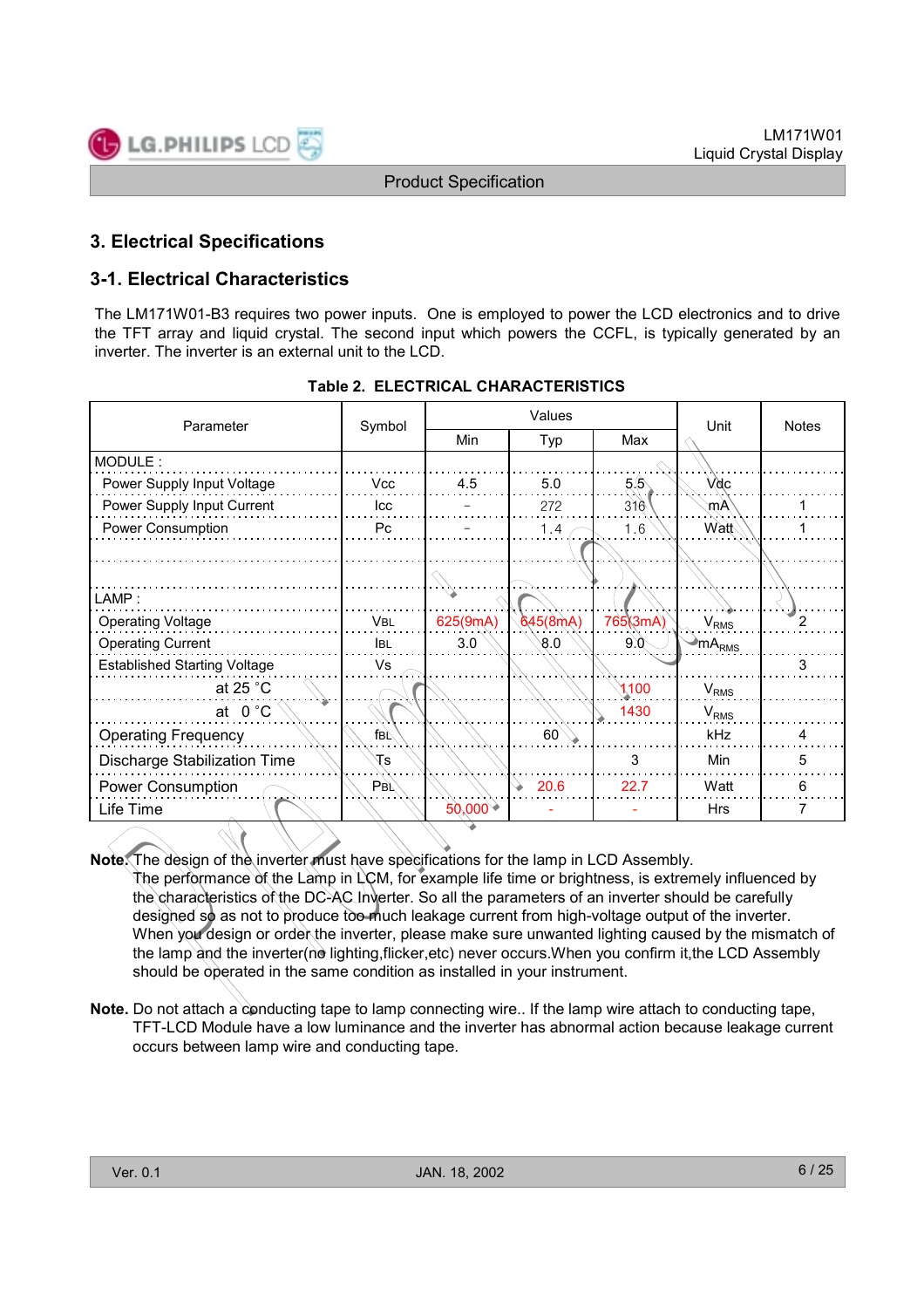#### **Notes:**

1. The specified current and power consumption are under the  $V_{CC}=5.0V$ ,  $25^{\circ}C$ , $f_V=60Hz$ ,  $fCLK=65Mhz$ condition whereas mosaic pattern(8 x 6) is displayed and  $f<sub>V</sub>$  is the frame frequency.



- 2. Operating voltage is measured at 25°C. The variance of the voltage is  $\pm$  10%.
- 3. The output voltage at the transformer in the inverter must be high considering to the loss of the ballast capacitor in the inverter. The voltage above  $V_s$  should be applied to the lamps for more than 1 second for start-up. Otherwise, the lamps may not be turned on.
- 4. Lamp frequency may produce interface with horizontal synchronous frequency and as a result this may cause beat on the display. Therefore lamp frequency shall be as away possible from the horizontal synchronous frequency and from its harmonics in order to prevent interference.
- 5. Let's define the brightness of the lamp after being lighted for 5 minutes as 100%.  $T<sub>s</sub>$  is the time required for the brightness of the center of the lamp to be not less than 95%. The used lamp current is the lamp typical current.
- 6. The lamp power consumption shown above does not include loss of external inverter at 25°C. The used lamp current is the lamp typical current.
- 7. The life is determined as the time at which luminance of the lamp is 50% compared to that of initial value at the typical lamp current on condition of continuous operating at  $25 \pm 2^{\circ}$ C.

**Note.** The output of the inverter must have symmetrical(negative and positive) voltage waveform and symmetrical current waveform(Asymmetry ratio is less than 10%). Please do not use the inverter which has asymmetrical voltage and asymmetrical current and spike wave.

Requirements for a system inverter design, which is intended to have a better display performance, a better power efficiency and a more reliable lamp.

It shall help increase the lamp lifetime and reduce its leakage current.

- a. The asymmetry rate of the inverter current and voltage waveform should be 10% below;
- b. The distortion rate of the current and voltage waveform should be within  $\sqrt{2} \pm 10\%$ ;
- c. The ideal sine current and voltage waveform shall be symmetric in positive and negative polarities.



- \* Asymmetry rate =  $|I_p I_{-p}| / |I_{rms} |$  \* 100%
- \* Distortion rate =  $I_p$  (or  $I_p$ ) /  $I_{rms}$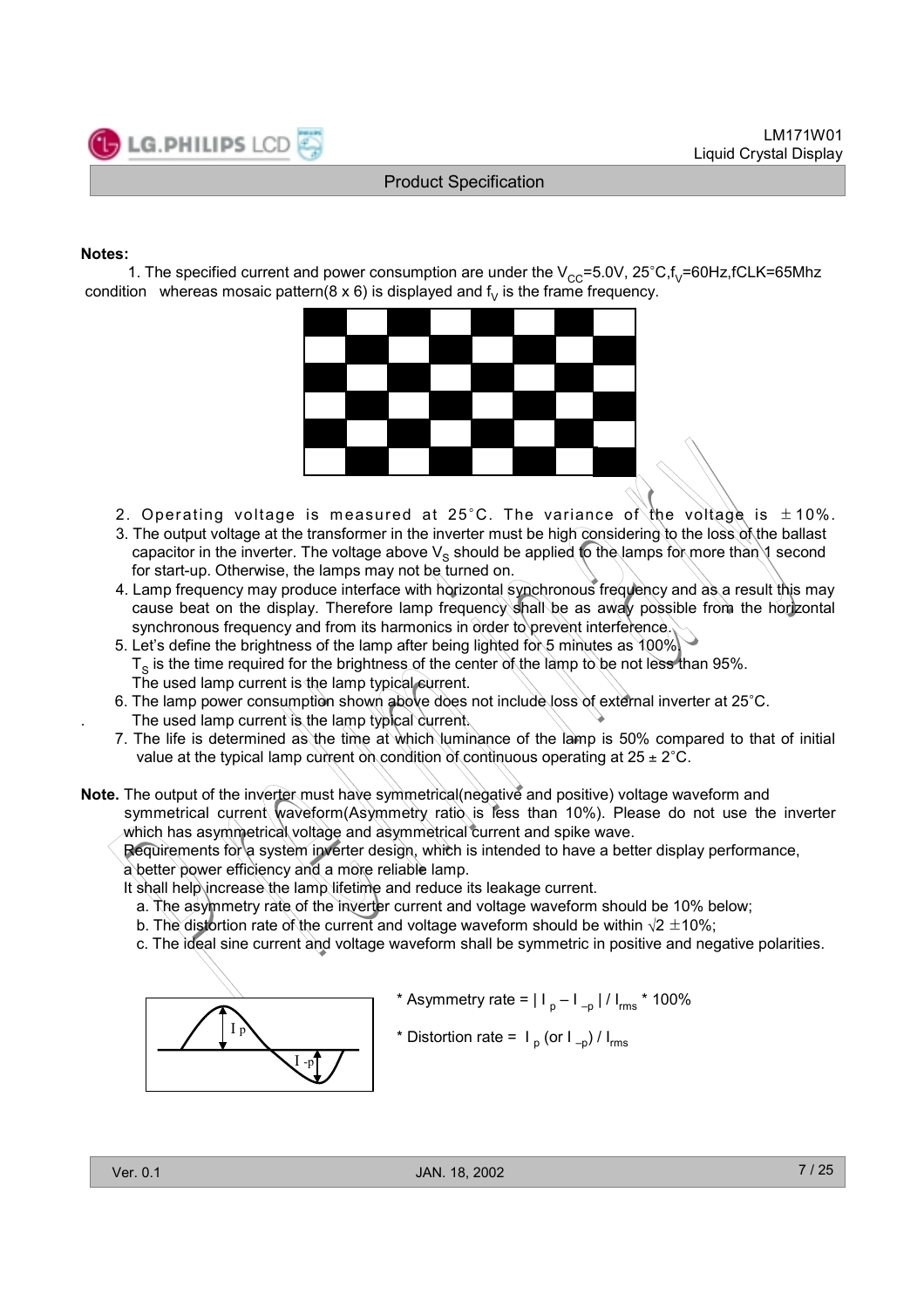

### **3-2. Interface Connections**

- LCD Connector(CN1):D14H-20P-1.25H(Hirose) or equivalent
- Mating Connector : DF14-20S-1.25(Hirose) or equivalent
- LVDS Tx : DS90C385(National Semiconductor) or equivalent

#### **Table 3-1. MODULE CONNECTOR(CN1) PIN CONFIGURATION**

| Pin No          | Symbol              | Description                   | Polarity                 | Output Pin #<br>(LVDS Tx) |
|-----------------|---------------------|-------------------------------|--------------------------|---------------------------|
| 1               | <b>VDD</b>          | Power Supply +5.0V            |                          |                           |
| $\overline{2}$  | <b>VDD</b>          | Power Supply +5.0V            |                          |                           |
| 3               | <b>GND</b>          | Power Ground.                 |                          |                           |
| 4               | <b>GND</b>          | Power Ground                  |                          |                           |
| 5               | RXINO-              | LVDS Receiver Signal(-)       | Negative                 | <b>PIN#48</b>             |
| 6               | RXIN <sub>0</sub> + | LVDS Receiver Signal(+)       | Positive                 | <b>PIN#47</b>             |
| 7               | <b>GND</b>          | Ground                        |                          |                           |
| 8               | RXIN1-              | LVDS Receiver Signal(-)       | Negative                 | <b>PIN#46</b>             |
| 9               | RXIN1+              | LVDS Receiver Signal(+)       | Positive                 | PIN#45                    |
| 10              | <b>GND</b>          | Ground                        |                          |                           |
| 11              | RXIN2-              | LVDS Receiver Signal(-)       | Negative                 | <b>PIN#42</b>             |
| 12              | RXIN2+              | LVDS Receiver Signal(+)       | Positive                 | <b>PIN#41</b>             |
| 13              | <b>GND</b>          | Ground                        |                          |                           |
| 14              | <b>RXCLK IN-</b>    | LVDS Receiver Clock Signal(-) | Negative <sup>&gt;</sup> | <b>PIN#40</b>             |
| 15              | <b>RXCLK IN+</b>    | LVDS Receiver Clock Signal(+) | Positive                 | <b>PIN#39</b>             |
| 16              | <b>GND</b>          | Ground                        |                          |                           |
| 17              | RXIN3-              | LVDS Receiver Signal(-)       | Negative                 | <b>PIN#38</b>             |
| 18              | RXIN <sub>3+</sub>  | LVDS Receiver Signal(+)       | Positive                 | <b>PIN#37</b>             |
| 19              | <b>GND</b>          | Ground                        |                          |                           |
| 20 <sub>1</sub> | <b>NO</b>           | Reserved                      |                          |                           |
|                 |                     |                               |                          |                           |



- Note: 1. All GND(ground) pins should be connected together and to Vss which should also be connected to the LCD's metal frame.
	- 2. All Vcc (power input) pins should be connected together.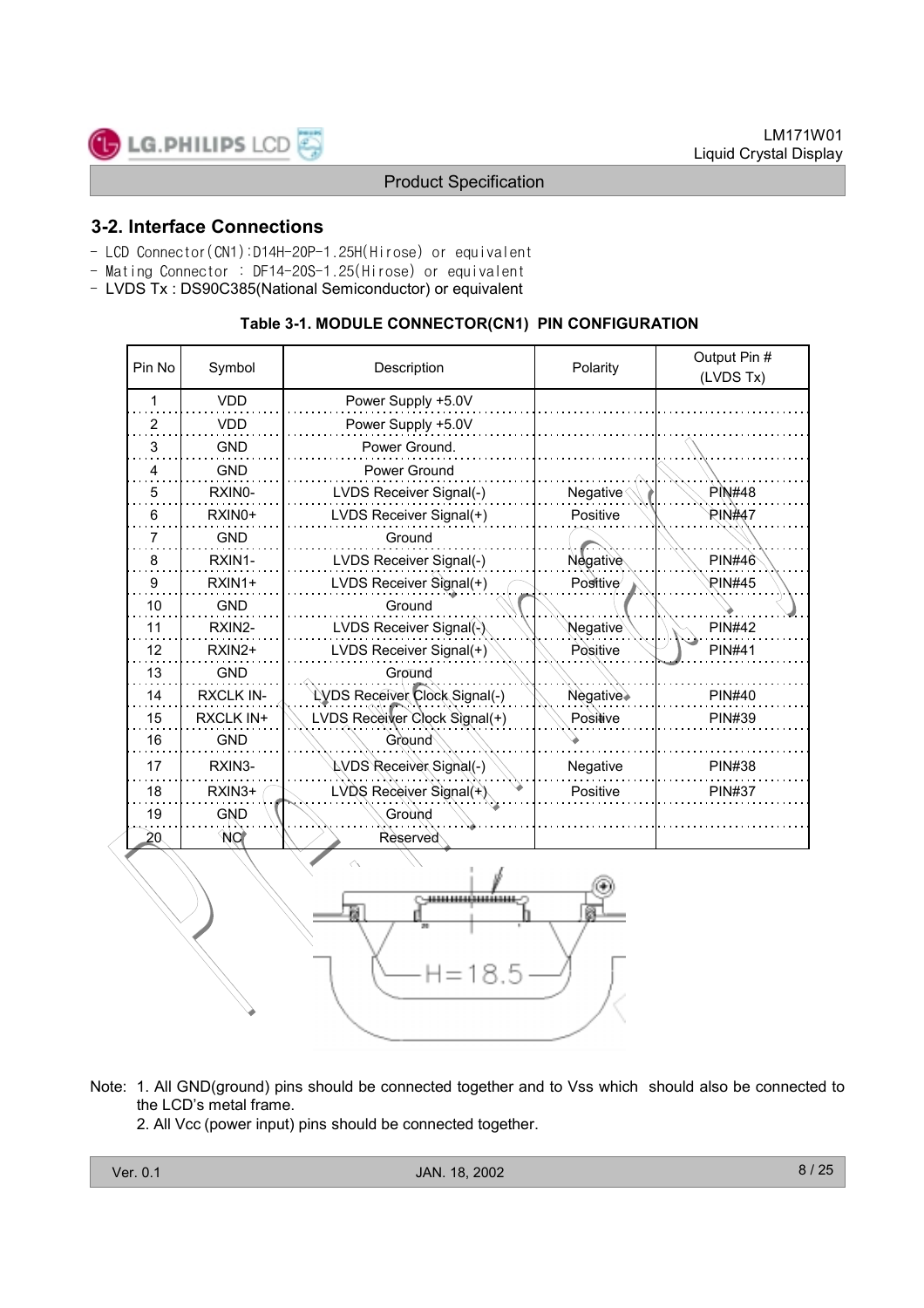

### **Table 4. BACKLIGHT CONNECTOR PIN CONFIGURATION(CN2,CN3,CN4,CN5)**

Connector (CN2, CN3, CN4, CN5)

| Pin | Svmbol | Description                  | <b>Notes</b>                  |
|-----|--------|------------------------------|-------------------------------|
|     | HV     | Power supply for lamp (high) | 1) LCD : BHSR-02VS-1 (JST)    |
|     | LV     | Power supply for lamp (Low)  | 2) System: SM02B-BHSS-1 (JST) |

Notes: 1. The high voltage side terminal is colored pink or white. The low voltage side terminal is colored pink or black.

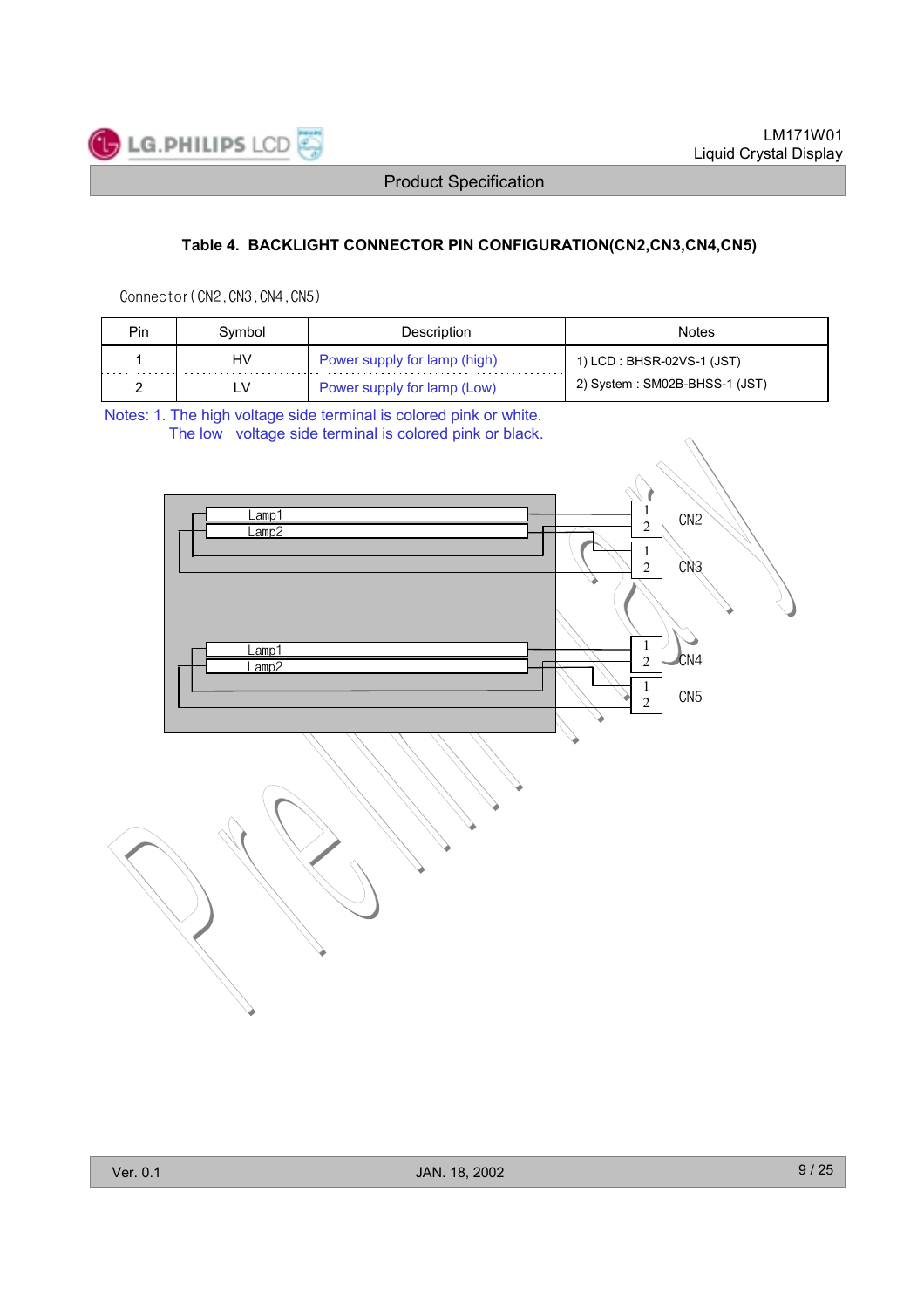### **3-3. Signal Timing Specifications**

This is the signal timing required at the input of the User connector. All of the interface signal timing should be satisfied with the following specifications for it's proper operation.

| <b>ITME</b>    | Symbol                    |                 | Min                      | Typ     | Max      | Unit            | <b>Notes</b> |
|----------------|---------------------------|-----------------|--------------------------|---------|----------|-----------------|--------------|
| <b>DCLK</b>    | Frequency                 | fcLK            | $\overline{\phantom{a}}$ | 65      | 70       | <b>MHz</b>      |              |
|                | Period                    | tclk            | 14.3                     | 15.4    |          | <b>្</b> ns     |              |
| Hsync          | Period                    | tHP             | 1312                     | 1320    |          |                 |              |
|                | <b>Width-Active</b>       | twh             | 8                        | 8       |          | <b>ICLK</b>     | 1            |
| Vsync          | Frequency                 | fvsy            | $\mathbf{59}$            | 60      | $*_{61}$ | Hz              |              |
|                | Period                    | tv <sub>P</sub> | $772^\circ$              | 812     |          | thP             | 1            |
|                | <b>Width-Active</b>       | twy             | $\mathbf 1$              | $\,6\,$ |          |                 |              |
| Data<br>Enable | Horizontal back><br>porch | <b>tHBP</b>     | $8\,$                    | 16      |          |                 |              |
|                | Horizontal front<br>porch | thFR            | 3/6                      | 16      |          | tcLK            | for DCLK     |
|                | Horizontal active<br>Data | tha             | 1280                     | 1280    | 1280     |                 |              |
|                | Vertical back porch       | tver            | ቅ2                       | 35      |          |                 |              |
|                | Vertical front porch      | tvFP            | $\mathbf 1$              | 3       |          | t <sub>HP</sub> |              |
|                | Vertical active data      | tva             | 768                      | 768     | 768      |                 |              |

|  | <b>Table 5. Timing Table</b> |  |
|--|------------------------------|--|
|  |                              |  |

1. Hsync Period and Hsync Width-Active should be even number times of tCLK. If the value is odd number times of tcLK, display control signal can be asynchronous. This LCM operates in Hsync., Vsync. and Data Enable mode. If Vsync. signal is abnormally applied to the user connector of LCM, The display of LCM is black. While the frequency of Vsync.is 40~85Hz, the LCM can be normally displayed.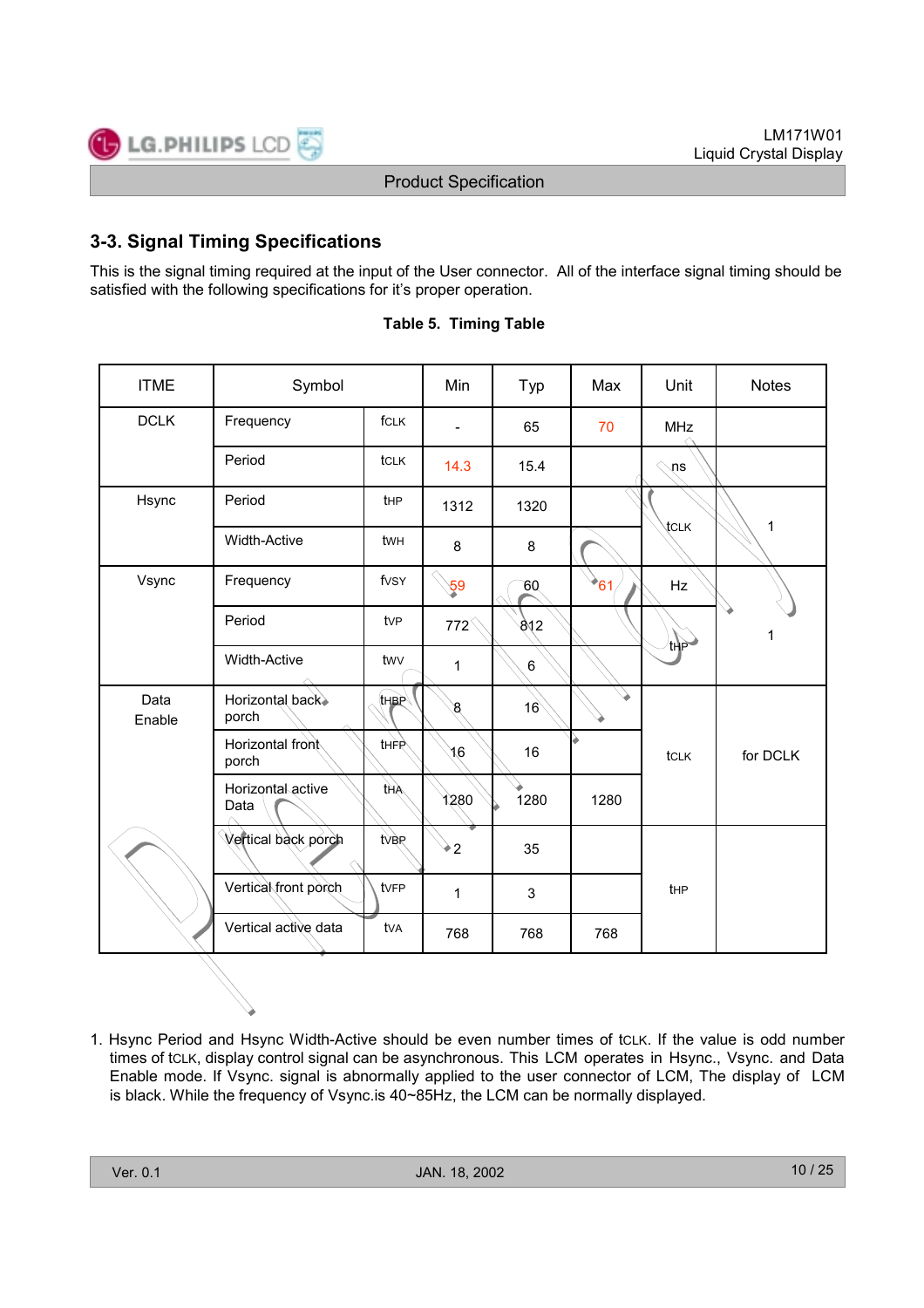

### **3-4. Signal Timing Waveforms**

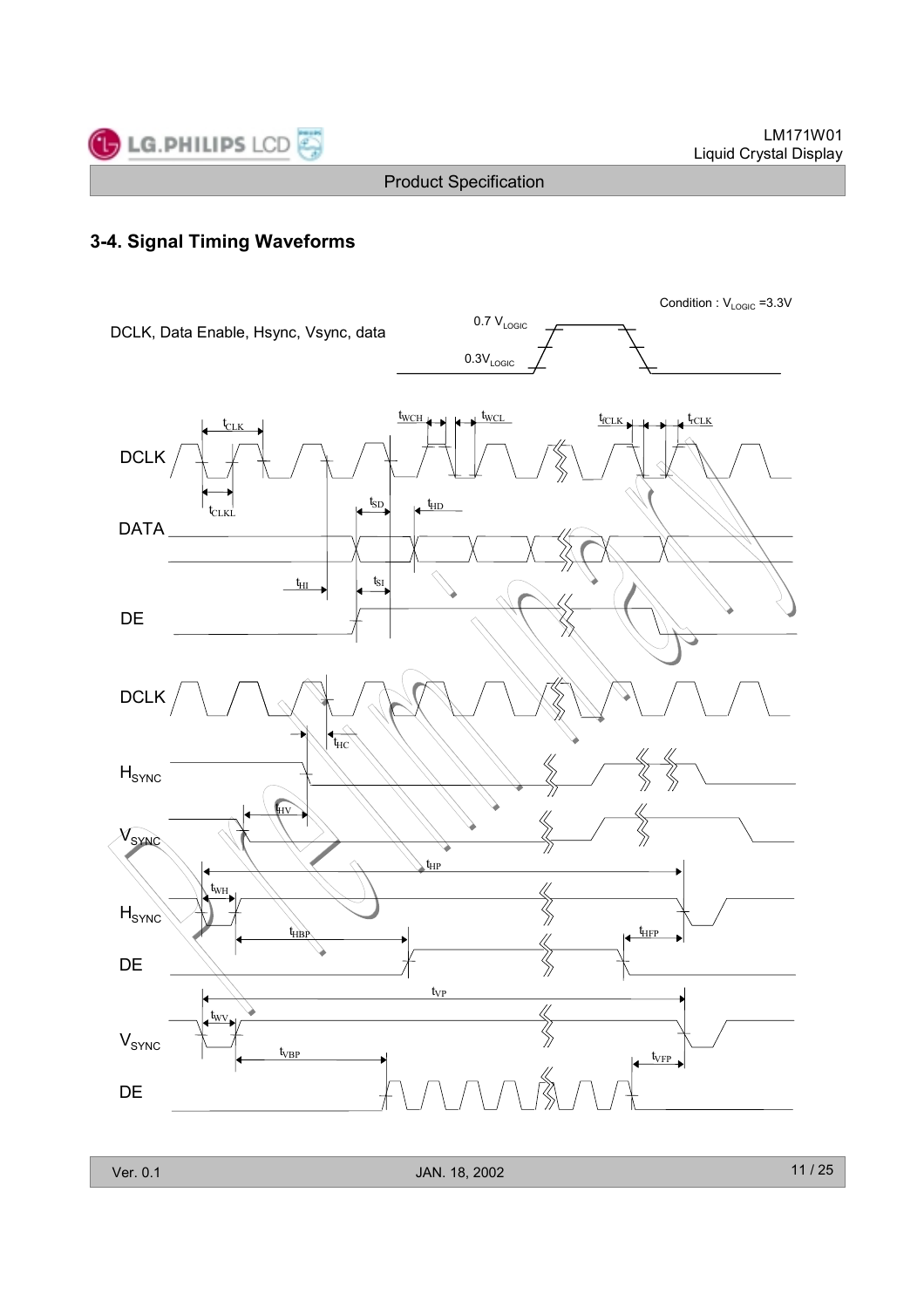### **3-5. Color Input Data Reference**

The brightness of each primary color (red,green and blue) is based on the 8-bit gray scale data input for the color ; the higher the binary input, the brighter the color. The table below provides a reference for color versus data input.

|             |                    |              |                     |              |             |    |             |              |              |           |                |          |             |              | Input Color Data |    |              |             |       |   |             |              |   |                                                                         |            |
|-------------|--------------------|--------------|---------------------|--------------|-------------|----|-------------|--------------|--------------|-----------|----------------|----------|-------------|--------------|------------------|----|--------------|-------------|-------|---|-------------|--------------|---|-------------------------------------------------------------------------|------------|
|             | Color              |              |                     |              | <b>RED</b>  |    |             |              |              |           |                |          |             | <b>GREEN</b> |                  |    |              |             |       |   | <b>BLUE</b> |              |   |                                                                         |            |
|             |                    | <b>MSB</b>   |                     |              |             |    |             |              |              | LSB   MSB |                |          |             |              |                  |    |              | LSB   MSB   |       |   |             |              |   |                                                                         | <b>LSB</b> |
|             |                    |              |                     |              |             |    |             |              |              |           |                |          |             |              |                  |    |              |             |       |   |             |              |   | R7 R6 R5 R4 R3 R2 R1 R0 G7 G6 G5 G4 G3 G2 G1 G0 B7 B6 B5 B4 B3 B2 B1 B0 |            |
|             | <b>Black</b>       | 0            | $\Omega$            | n            | n           |    |             | U            | 0            | 0         | 0              | ი        | 0           | 0            | ŋ                | 0  | 0            | $\Omega$    | U     |   | ŋ           | 0            | ŋ | 0                                                                       |            |
|             | Red (255)          | 1            |                     |              |             |    |             |              | 1            | 0         | 0              | 0        | 0           | 0            | 0                | 0  | O            | 0           | 0     | U | Ø           | 0            | 0 | 0                                                                       | 0          |
|             | Green (255)        | 0            | 0                   |              |             |    |             | 0            | 0            |           | 1              |          | 1           |              |                  | 1  |              | 0           | 0     | 0 | 0           | 0            | 0 | 0                                                                       |            |
| Basic       | <b>Blue (255)</b>  | 0            | 0                   | 0            | 0           | 0  | 0           | 0            | 0            | 0         | 0              | 0        | 0           | 0            | 0                |    | $\Omega$     |             |       |   | 1           |              |   |                                                                         |            |
| Color       | Cyan               | 0            | $\Omega$            | 0            | 0           | 0  | $\Omega$    | 0            | Q            | 1         | 1              |          |             |              |                  |    |              |             |       |   |             |              |   |                                                                         |            |
|             | Magenta            | 1            |                     |              |             |    |             | 1            | 1 I          | o         | 0              |          | $\Omega$    | O            | 0                | 0  | 0            |             |       |   |             |              |   |                                                                         |            |
|             | Yellow             | 1            |                     |              |             |    |             |              |              | 1         |                |          |             |              |                  | 1  |              | 0           | $0^-$ | 0 | 0           | 0            | 0 | 0                                                                       | ŋ          |
|             | White              | 1            |                     |              |             |    |             |              | 1            | 1         | 1              |          | 1           |              |                  | 1  | 1            | -1          | 1     |   |             | 1            | 1 | 1                                                                       |            |
|             | RED (000)          | O            | $\mathsf{O}^\wedge$ | 0.           | 0           | 0  | 0           | $\mathbf{0}$ | $\mathbf{0}$ | $\Omega$  | 0              | 0        | O           | 0            | 0                | Оò | $\mathbf{0}$ | $\mathbf 0$ | O     | 0 | 0           | 0            | 0 | 0                                                                       |            |
|             | RED (001)          | 0            | O                   | $\pmb{0}$    | $\mathbf 0$ | Ø, | $\mathbf 0$ | Ø            | $\mathbf{1}$ | Ø         | 0              | 0        | 0           | ഹ            | Ŏ                | 0  | 0            | $\mathbf 0$ | 0     | 0 | 0           | 0            | 0 | 0                                                                       | 0          |
| <b>RED</b>  |                    |              |                     |              |             |    |             |              |              |           |                |          |             |              |                  |    |              |             |       |   |             |              |   |                                                                         |            |
|             | RED (254)          | 1            | 1                   |              | 1           |    | 1           |              | 0            | VO.       | $\overline{0}$ | 0        | U           | n            | 0                | 0  | 0            | 0           | 0     |   |             | 0            | 0 | 0                                                                       | 0          |
|             | RED (255)          | Τ            |                     | 1            |             |    |             |              |              | 0         | Ø              | 0        | 0           | 0            | 0                | 0  | 0            | 0           | 0     | 0 | n           | 0            | 0 | 0                                                                       |            |
|             | GREEN (000)        | ø            | $\mathbf{0}$        | $\mathbf{0}$ | $\Omega$    | Ø  | $\mathbf 0$ | ∩            | 0 l          | ₩         | $\mathbf 0$    | $\Omega$ | $\mathbf 0$ | 0            | 0                | 0  | $\mathbf 0$  | $\mathbf 0$ | 0     | 0 | 0           | $\mathbf{0}$ | 0 | 0                                                                       |            |
|             | GREEN (001)        | $\mathbf{0}$ | $\sim$              |              | 0           | 0  | V           | 0            | O.           | 0         | 0              | 0        | 0           | 0            | 0                | 0  | 1            | 0           | 0     | 0 | 0           | 0            | 0 | 0                                                                       | 0          |
| GRÈÈN       |                    |              |                     |              |             |    |             |              |              |           |                |          |             |              |                  |    |              |             |       |   |             |              |   |                                                                         |            |
|             | <b>GREEN (254)</b> | v            | 0                   | 0            | 0           |    |             | 0            | 0            |           |                |          |             |              |                  |    | 0            | 0           |       |   |             |              |   |                                                                         | U          |
|             | <b>GREEN (255)</b> | 0            | n                   | 0            | O           |    | ŋ           | 0            | 0            |           |                |          |             |              |                  | 1  |              | 0           | U     | U | U           | O            | O | 0                                                                       |            |
|             | BLUE(000)          | 0            | 0                   | 0            | 0           | 0  | 0           | 0            | 0            | 0         | 0              | 0        | 0           | 0            | 0                | 0  | 0            | $\mathbf 0$ | 0     | 0 | 0           | 0            | 0 | 0                                                                       |            |
|             | BLUE (001)         | 0            | 0                   |              | U           |    |             | 0            | 0            | 0         | 0              | 0        | 0           | 0            | 0                | 0  | 0            | 0           | 0     | 0 | 0           | 0            | 0 | 0                                                                       |            |
| <b>BLUE</b> |                    |              |                     |              |             |    |             |              |              |           |                |          |             |              |                  |    |              |             |       |   |             |              |   |                                                                         |            |
|             | <b>BLUE (254)</b>  | 0            |                     |              |             |    |             |              | 0            |           |                |          |             |              |                  |    | 0            |             |       |   |             |              |   |                                                                         |            |
|             | <b>BLUE (255)</b>  | 0            | 0                   | 0            | 0           | 0  | 0           | 0            | 0 I          | 0         | 0              | 0        | 0           | 0            | 0                | 0  | 0            |             |       |   |             |              |   |                                                                         |            |

#### **Table 6. COLOR DATA REFERENCE**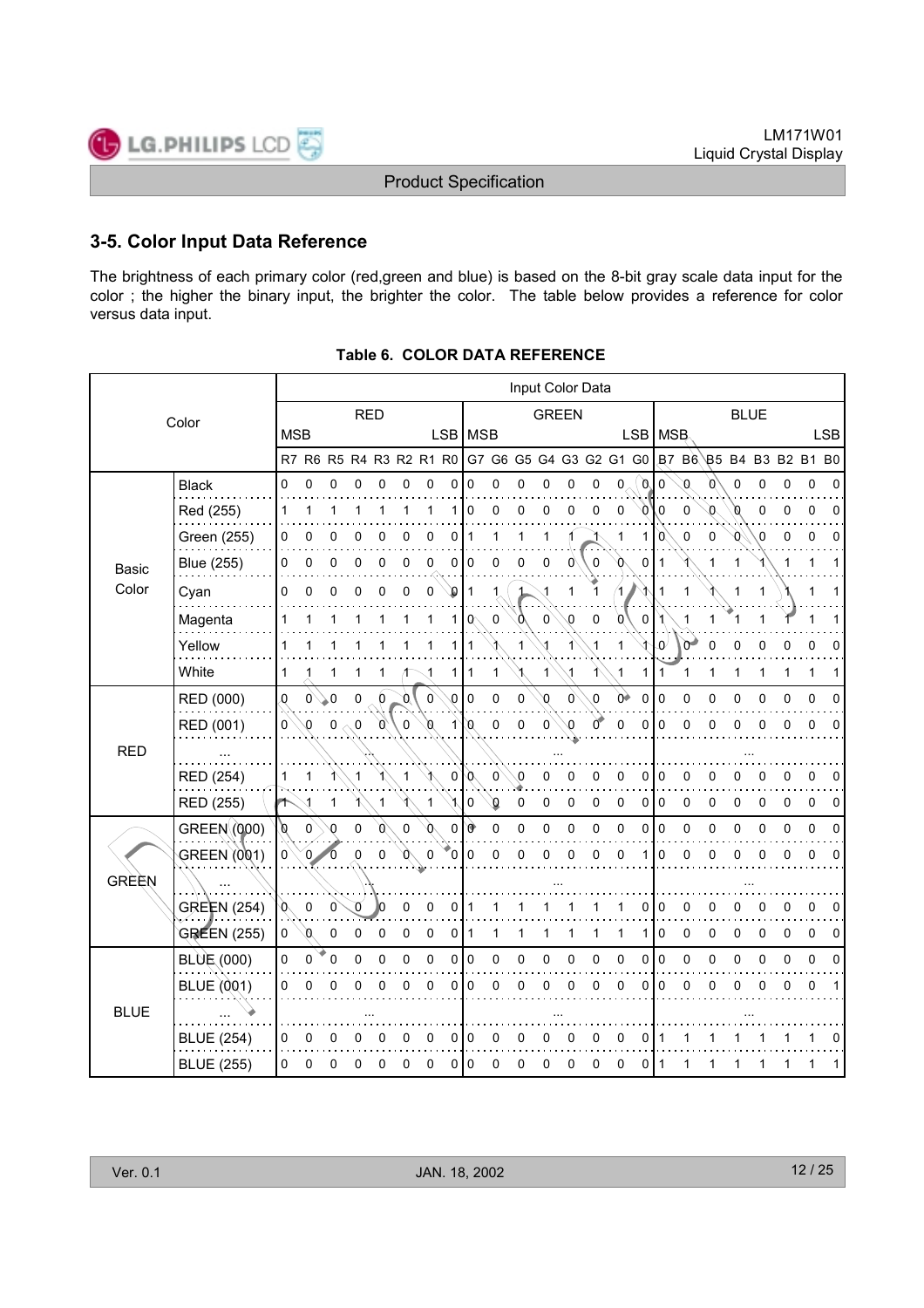

### **3-6. Power Sequence**



| Parameter      |  |     | Units                    |                          |    |
|----------------|--|-----|--------------------------|--------------------------|----|
|                |  | Min | Typ                      | Max                      |    |
| T1             |  |     |                          | 10                       | ms |
| T2             |  | 0.5 | -                        | 50                       | ms |
| T3             |  | 200 |                          | -                        | ms |
| T4             |  | 200 |                          | -                        | ms |
| T <sub>5</sub> |  | 0.5 | ۰                        | 50                       | ms |
| ðТ.            |  |     | $\overline{\phantom{a}}$ | 10                       | ms |
| T7             |  | 400 | $\overline{\phantom{a}}$ | $\overline{\phantom{a}}$ | ms |
|                |  |     |                          |                          |    |

- Notes : 1. Please avoid floating state of interface signal at invalid period.
	- 2. When the interface signal is invalid, be sure to pull down the power supply for LCD  $V_{CC}$  to 0V.
	- 3. Lamp power must be turn on after power supply for LCD an interface signal are valid.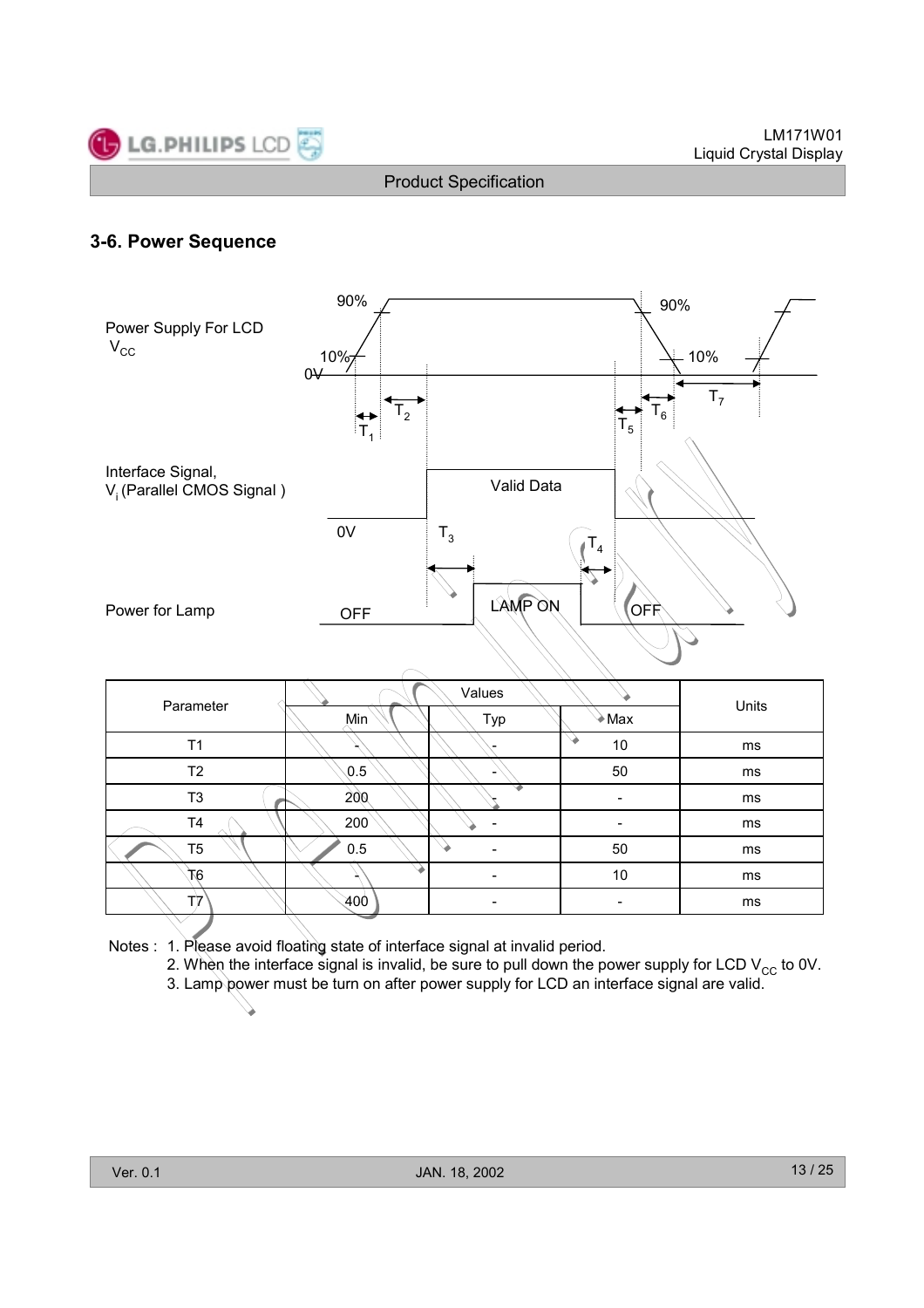### **4. Optical Specification**

Optical characteristics are determined after the unit has been 'ON' and stable for approximately 30 minutes in a dark environment at 25 °C. The values specified are at an approximate distance 50cm from the LCD surface at a viewing angle of  $\Phi$  and  $\theta$  equal to 0 °.

FIG. 1 presents additional information concerning the measurement equipment and method.

**LCD Module CD Pritchard 880 or Optical Stage(x,y) Pritchard 880 or equivalent** 1° 500mm Table 7. OPTICAL CHARACTERISTICS **Table 7. OPTICAL CHARACTERISTICS** Dclk=65MHz, IBL=8mA Values Parameter Symbol  $\begin{array}{|c|c|c|c|c|c|}\n\hline\n\end{array}$  Symbol  $\begin{array}{|c|c|c|c|c|}\n\hline\n\end{array}$  Symbol  $\begin{array}{|c|c|c|c|}\n\hline\n\end{array}$  Symbol  $\begin{array}{|c|c|c|}\n\hline\n\end{array}$  Symbol  $\begin{array}{|c|c|c|}\n\hline\n\end{array}$  Symbol  $\begin{array}{|c|c|c|}\n\hline\n\end{array}$  S Min  $\wedge$  Typ $\wedge$   $\wedge$  MAx Contrast Ratio  $\qquad \qquad \qquad \qquad \qquad \Box \qquad \qquad \qquad \qquad \qquad \qquad \Box \qquad \qquad \qquad \Box \qquad \qquad \Box \qquad \qquad \Box \qquad \qquad \Box \qquad \qquad \Box \qquad \Box \qquad \Box \qquad \Box \qquad \Box \qquad \Box \qquad \Box \qquad \Box \qquad \Box \qquad \Box \qquad \Box \qquad \Box \qquad \Box \qquad \Box \qquad \Box \qquad \Box \qquad \Box \qquad \Box \qquad \Box \qquad \Box \qquad \Box \qquad \Box \qquad \Box \qquad \Box \qquad \Box \qquad \Box$ Surface Luminance, white  $\vee$   $\downarrow$   $\downarrow$   $\downarrow$   $\downarrow$  330 400  $\downarrow$   $\downarrow$   $\downarrow$   $\downarrow$   $\downarrow$   $\downarrow$   $\downarrow$   $\downarrow$   $\downarrow$   $\downarrow$   $\downarrow$   $\downarrow$   $\downarrow$   $\downarrow$   $\downarrow$   $\downarrow$   $\downarrow$   $\downarrow$   $\downarrow$   $\downarrow$   $\downarrow$   $\downarrow$   $\downarrow$   $\downarrow$   $\downarrow$   $\downarrow$   $\$ Luminance Variation  $\bigvee \bigvee_{W\text{Hilt}} \bigvee \bigvee \bigvee \bigvee$  3 30 Response Time  $\begin{array}{|c|c|c|c|c|c|}\n\hline\n\end{array}$   $\begin{array}{|c|c|c|c|c|}\n\hline\n\end{array}$   $\begin{array}{|c|c|c|c|c|}\n\hline\n\end{array}$   $\begin{array}{|c|c|c|c|}\n\hline\n\end{array}$   $\begin{array}{|c|c|c|c|}\n\hline\n\end{array}$   $\begin{array}{|c|c|c|c|}\n\hline\n\end{array}$   $\begin{array}{|c|c|c|}\n\hline\n\end{array}$   $\begin{array$ Rise Time Tr $_{\sf R}$   $\setminus$   $\setminus$   $\setminus$   $\setminus$   $\setminus$  7  $\setminus$  10 Decay Time  $\begin{array}{|c|c|c|c|c|}\hline \text{Tr}_{\text{D}} \quad \text{\large $\backslash$} & \text{\large $\backslash$} & \text{\large $\backslash$} & \text{\large $\backslash$} & \text{\large $\backslash$} & \text{\large $18}$ & & 20\hline \end{array}$ Color Coordinates RED RX 0.587 0.647 0.617 RY 0.304 0.364 0.334 0.253 0.313 0.283 **GREEN** GX 0.560 0.620 0.590 GY **BLUE** BX 0.113 0.173 0.143 BY 0.056 0.116 0.086 WHITE I WX 0.254 0.284 0.314 WY 0.265 0.295 0.325 Viewing Angle  $x$  axis, right( $\phi = 0^\circ$ )  $\theta$ r | 55 | 60 | | degree 55 θl 60x axis, left ( $\phi$ =180°) 55 40 45 y axis, up  $(\phi=90^\circ)$ θu y axis, down (φ=270°) θd 40 45 Gray Scale 6

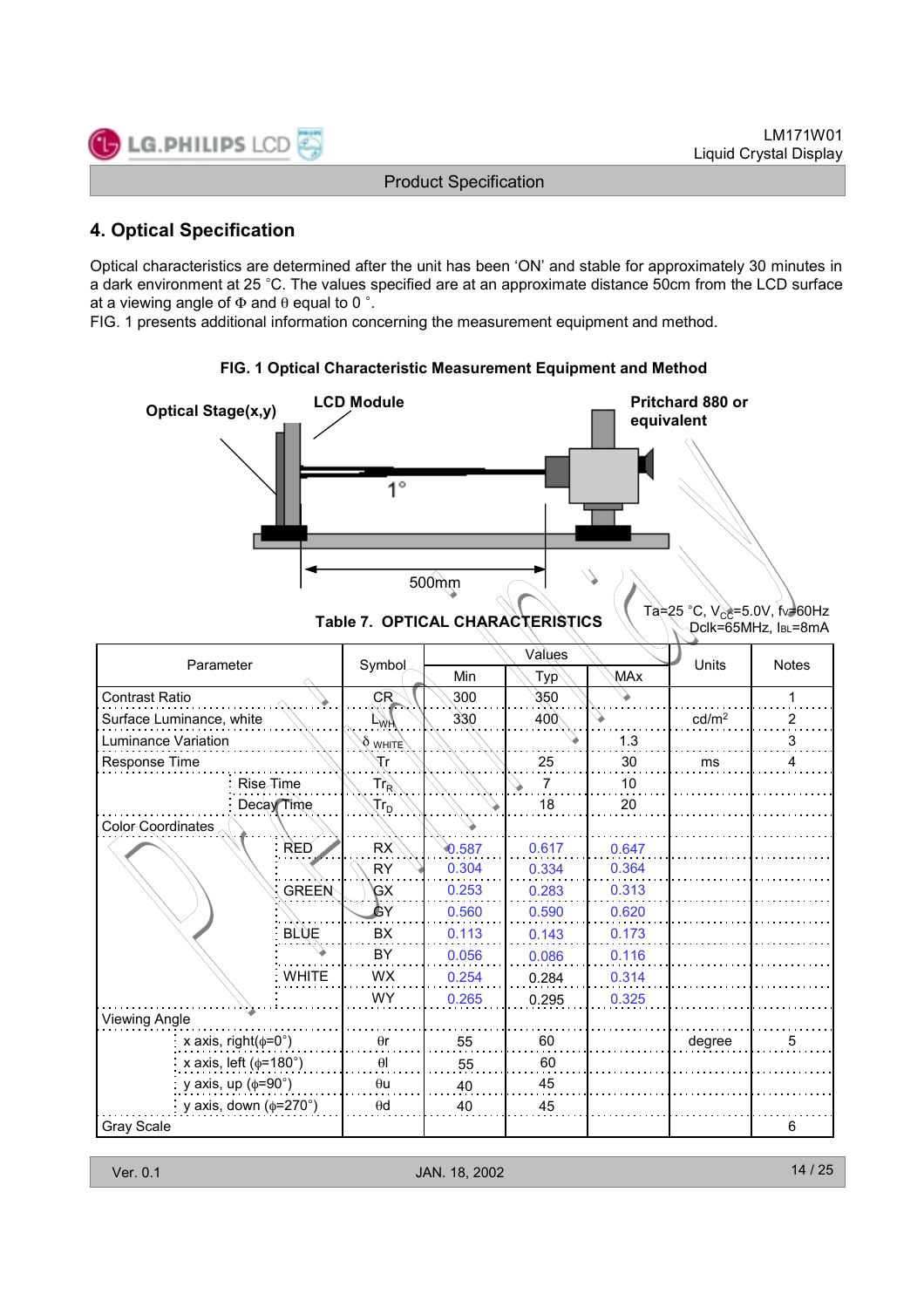

Notes 1. Contrast Ratio(CR) is defined mathematically as : Surface Luminance with all white pixels Contrast Ratio =

Surface Luminance with all black pixels

2. Surface luminance is luminance value at point 1 across the LCD surface 50cm from the surface with all pixels displaying white. For more information see FIG 2. When  $I_{BI}$ =8mA,  $L_{WH}=330cd/m^2$ (Min.) 400cd/m<sup>2</sup>(Typ.)

$$
L_{WH} = 1 - L_{on1}
$$

Where  $L_{on1}$  is the luminance with all pixels displaying white at center 1 location.

3. The variation in surface luminance,  $\delta_{WHITE}$  is defined as :

 $\delta_{WHITE}$  = Maximum( $L_{on1}$ , $L_{on2}$ , …..  $L_{on5}$ ) / Minimum( $L_{on1}$ , $L_{on2}$ , …..  $L_{on5}$ )

4. Response time is the time required for the display to transition from to black(Rise Time,  $Tr_B$ ) and from black to white(Decay Time,  $Tr_D$ ). For additional information see FIG 3.

5. Viewing angle is the angle at which the contrast ratio is greater than 10. The angles are determined for the horizontal or x axis and the vertical or y axis with respect to the z axis which is normal to the LCD surface. For more information see  $FIG 4$ .

#### 6. Gray scale specification

| Gray Level       | Luminance [%] (Typ) |
|------------------|---------------------|
| $\sqrt{0}$       | 0.22                |
| $L$ 15           | 0.32                |
| L31              | 0.68                |
| L47              | 1.65                |
| L63              | 3.36                |
| L79              | 5.87                |
| 195              | 9.1                 |
| $L1$ 11          | 13.3                |
| L127             | 18.2                |
| L <sub>143</sub> | 24.4                |
| L <sub>159</sub> | 31.9                |
| L175             | 40.8                |
| L191             | 51.5                |
| L207             | 63.2                |
| L223             | 76.1                |
| L239             | 89.8                |
| L255             | 100                 |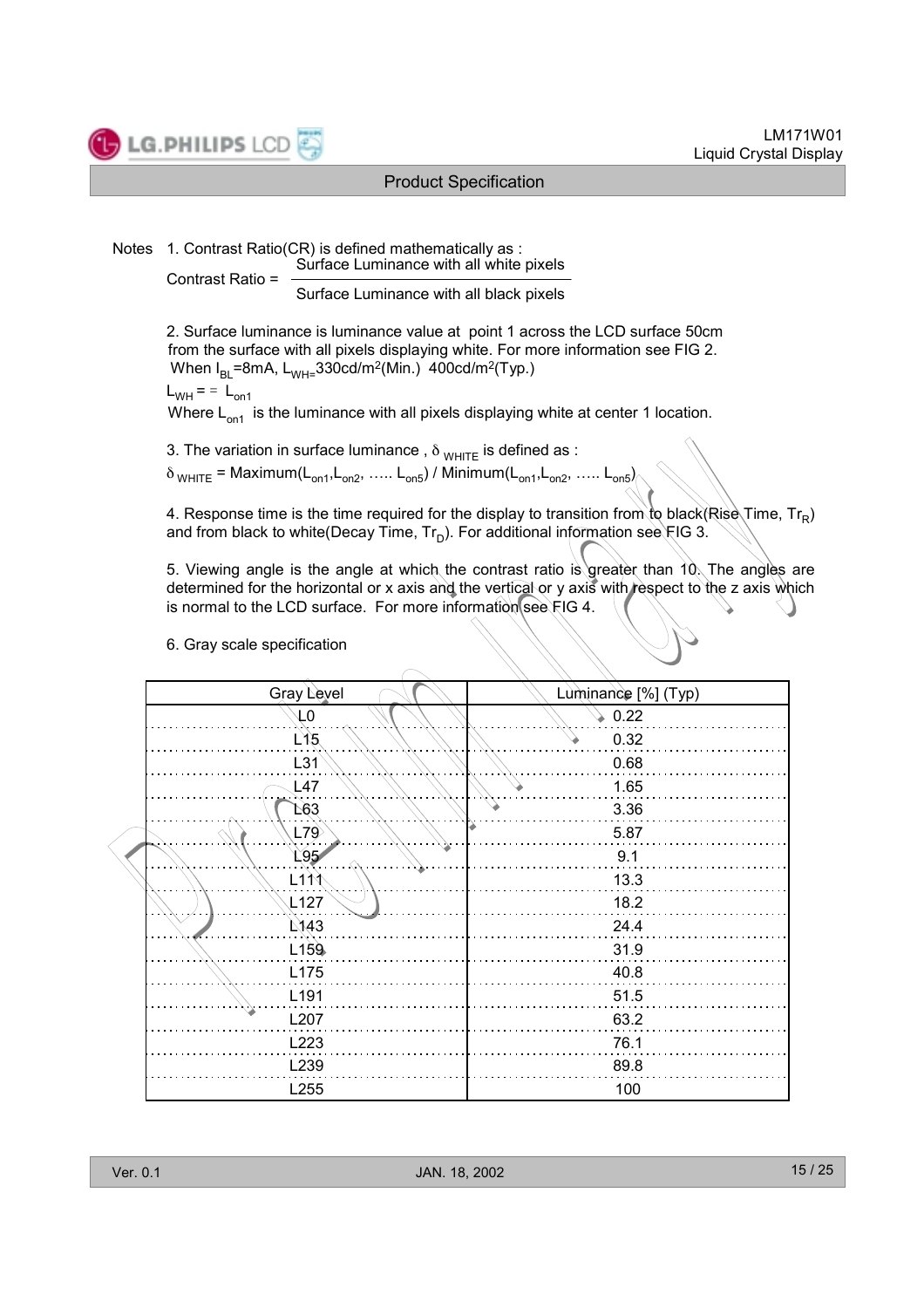

#### **FIG. 2 Luminance**

<measuring point for surface luminance & measuring point for luminance variation>



#### **FIG. 3 Response Time**

The response time is defined as the following figure and shall be measured by switching the input signal for "black" and "white".

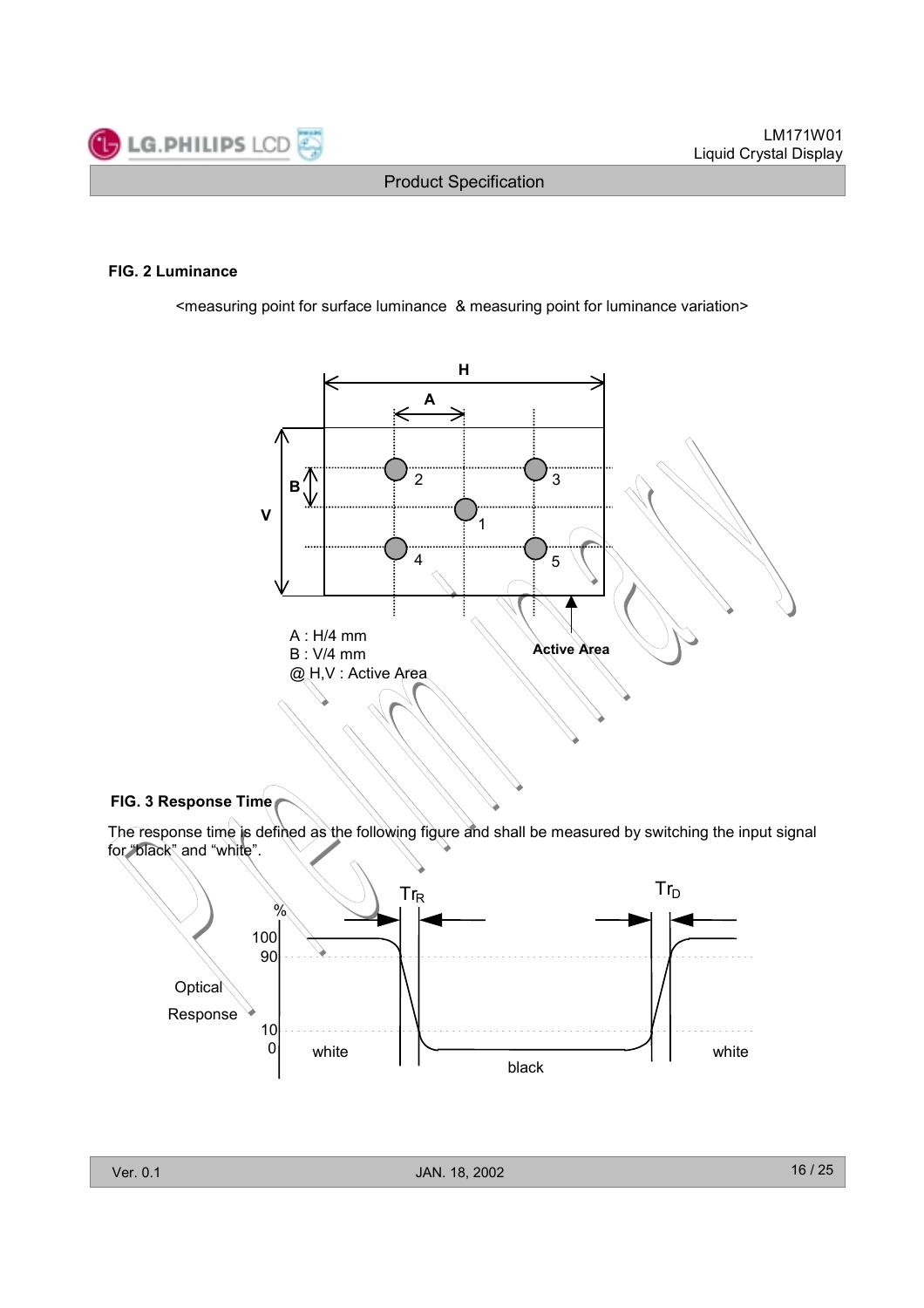

#### **FIG. 4 Viewing angle**

<Dimension of viewing angle range>

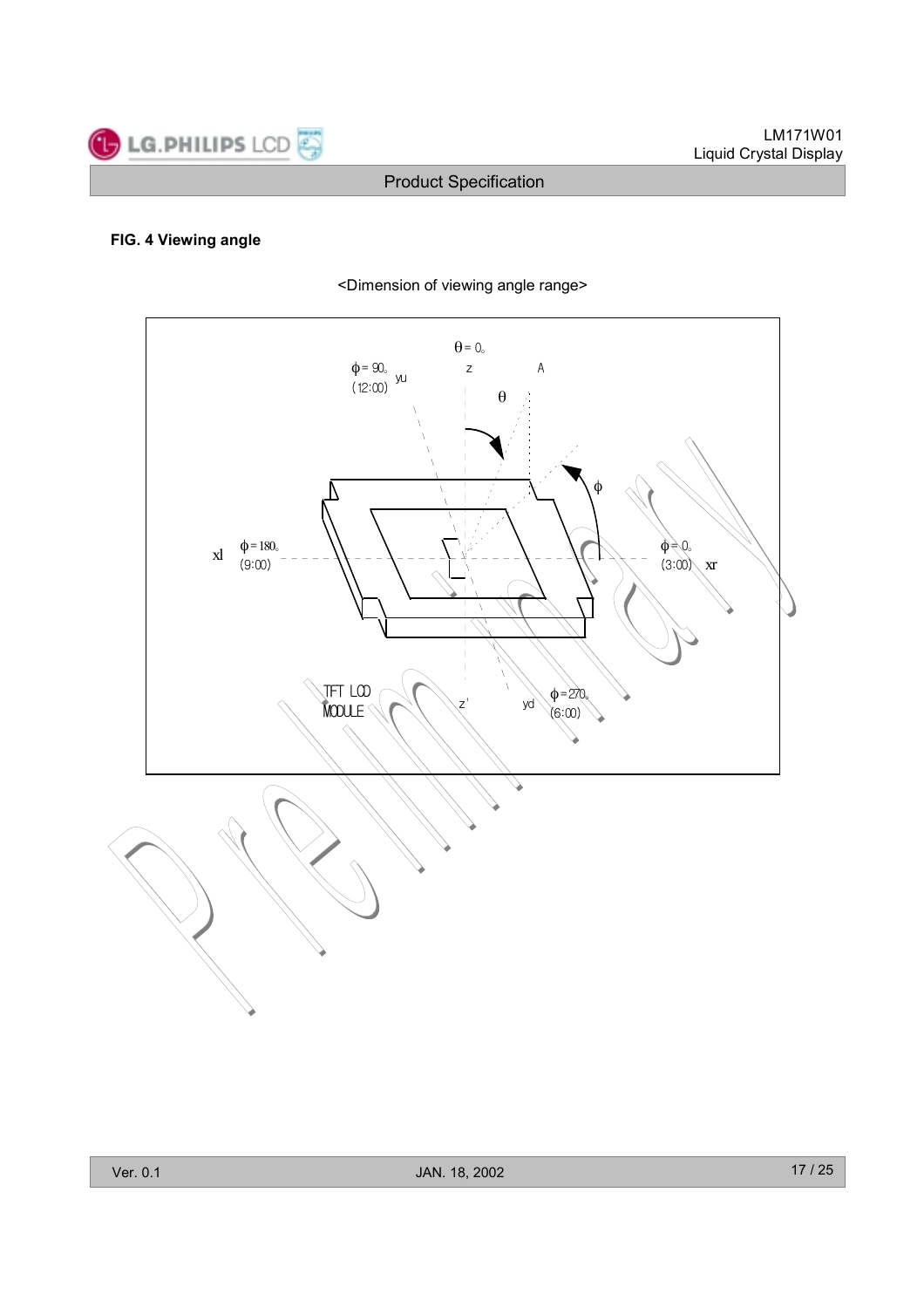

### **5. Mechanical Characteristics**

The contents provide general mechanical characteristics for the model LM171W01-B3. In addition the figures in the next page are detailed mechanical drawing of the LCD.

|                     | Horizontal                                                      | $400.0 \pm 0.5$ mm                                           |  |  |
|---------------------|-----------------------------------------------------------------|--------------------------------------------------------------|--|--|
| Outline Dimension   | Vertical                                                        | $258.0 \pm 0.5$ mm                                           |  |  |
|                     | Depth                                                           | $16.8 \pm 0.5$ mm/<br>$18.5 \pm 0.5$ mm(User Connector Area) |  |  |
|                     | Horizontal                                                      | $376.6 \pm 0.5$ mm                                           |  |  |
| Bezel Area          | Vertical                                                        | $227.6 \pm 0.5$ mm                                           |  |  |
|                     | Horizontal                                                      | 372.48mm                                                     |  |  |
| Active Display Area | Vertical                                                        | 223.488mm                                                    |  |  |
| Weight              | 1900g (Typ.)                                                    | 1990g (Max.)                                                 |  |  |
| Surface Treatment   | Hard coating(3H)<br>Anti-glare treatment of the front polarizer |                                                              |  |  |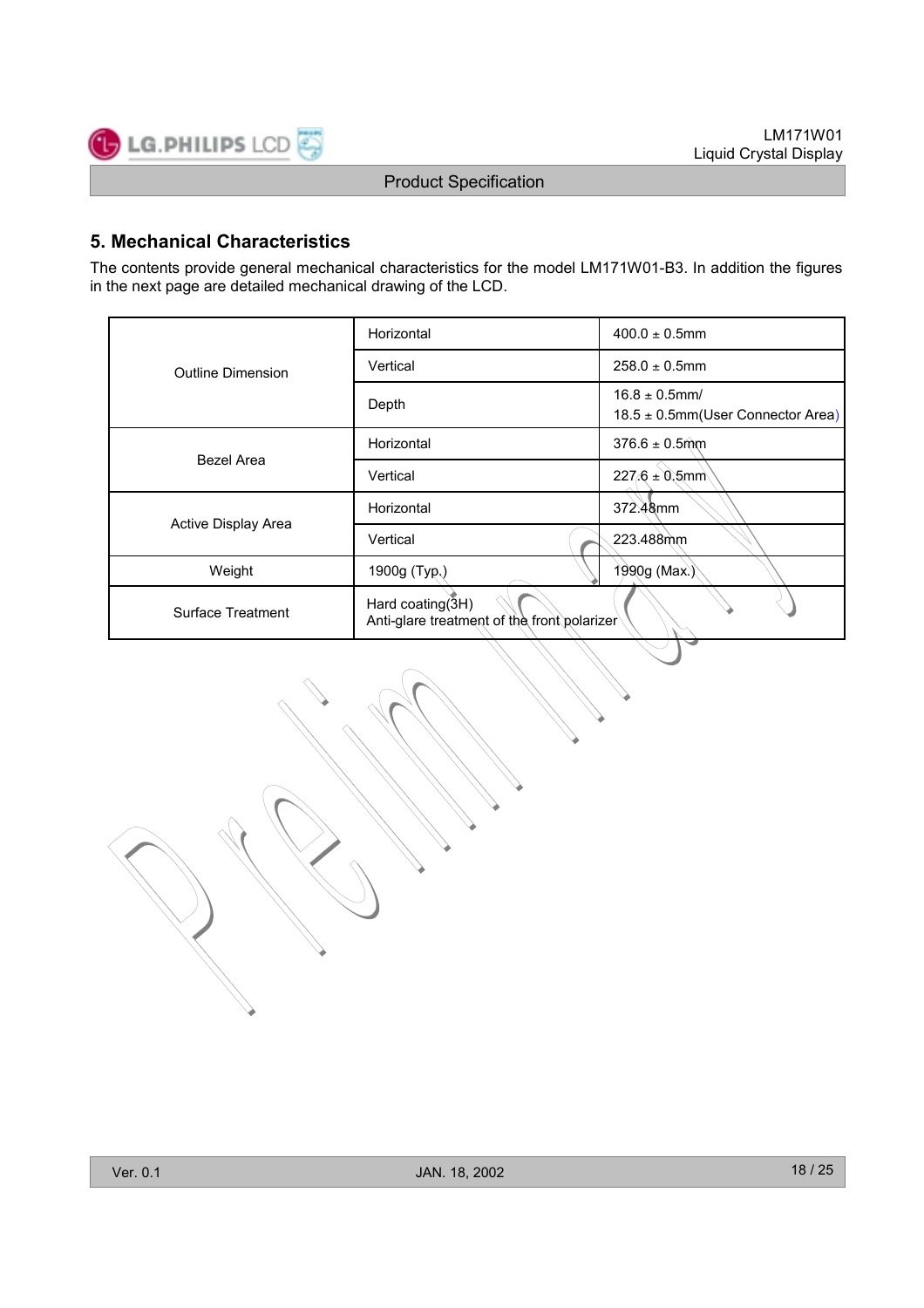

#### <FRONT VIEW>

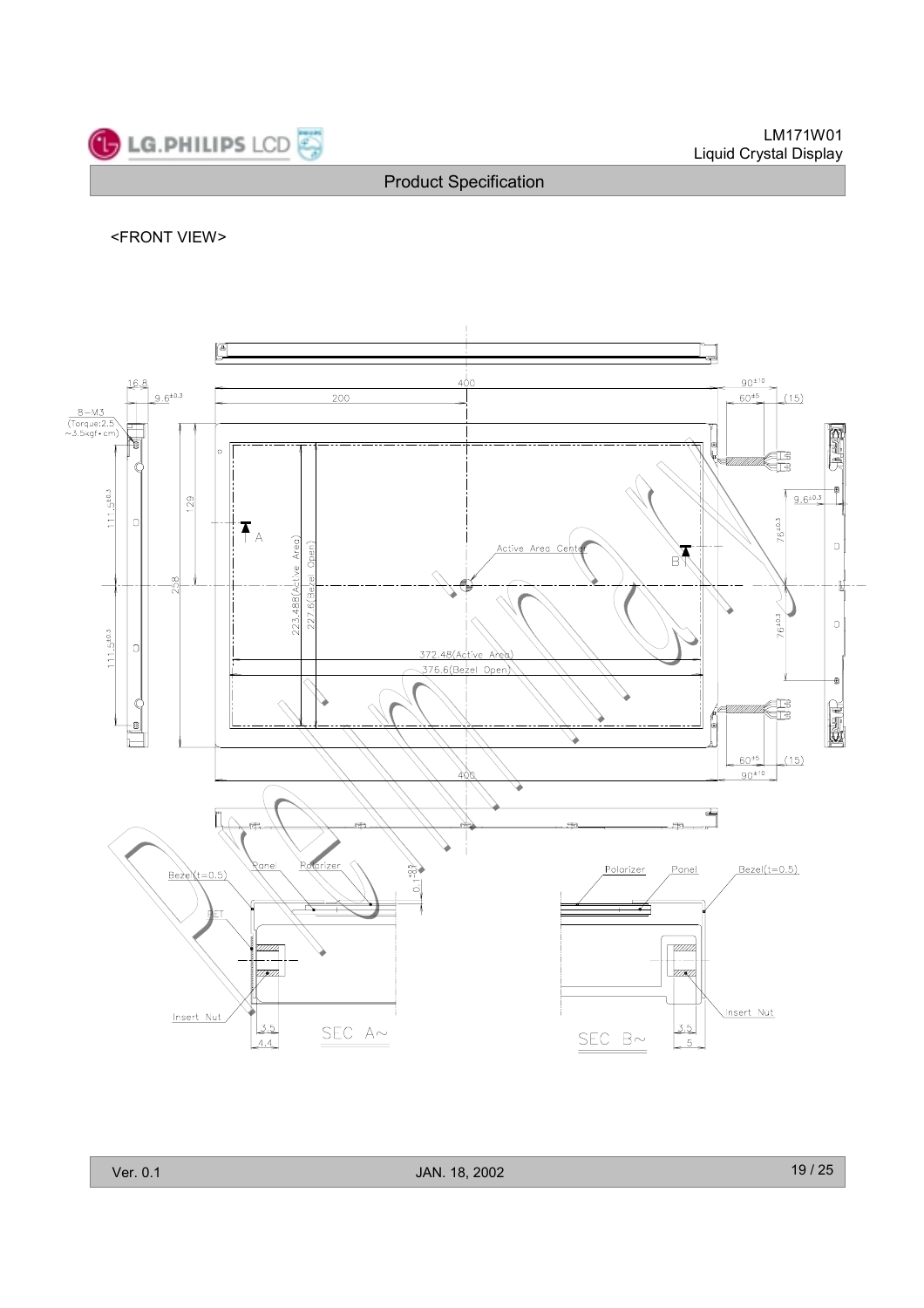#### <REAR VIEW>

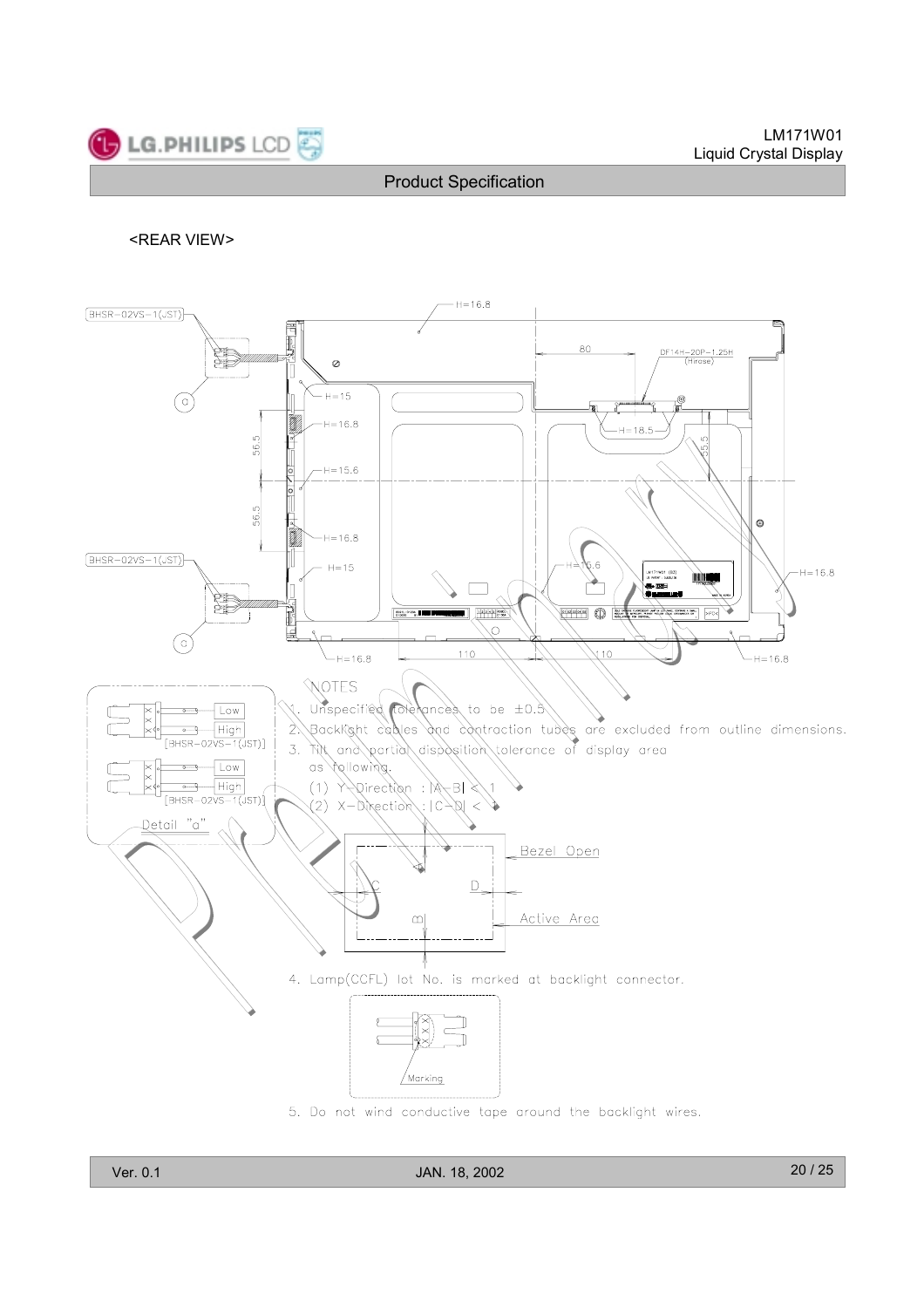### **6. Reliability**

Environment test condition

**LG.PHILIPS LCD** 

| No             | Test Item                                | Condition                                                                                                                      |  |  |
|----------------|------------------------------------------|--------------------------------------------------------------------------------------------------------------------------------|--|--|
| 1              | High temperature storage test            | Ta= 60°C 240h                                                                                                                  |  |  |
| $\overline{2}$ | Low temperature storage test             | Ta= -20°C 240h                                                                                                                 |  |  |
| 3              | High temperature operation test          | Ta= 50°C 50%RH<br>240h                                                                                                         |  |  |
| 4              | Low temperature operation test           | Ta= 0°C l<br>240h                                                                                                              |  |  |
| 5              | <b>Vibration test</b><br>(non-operating) | Wave form : random<br>Vibration level: 1.0G RMS<br>Bandwidth: 10-500Hz<br>Duration: X, Y, Z, 20 min<br>One time each direction |  |  |
| 6              | Shock test<br>(non-operating)            | Shock level: 120G<br>Waveform • half sine wave, 2ms<br><b>Direction</b> : $\pm$ X, $\pm$ Y, $\pm$ Z<br>One time each direction |  |  |
|                | Altitude<br>storage / shipment           | $0 - 40,000$ feet(12,192m)                                                                                                     |  |  |

{ Result Evaluation Criteria }

There should be no change which might affect the practical display function when the display quality test is conducted under normal operating condition.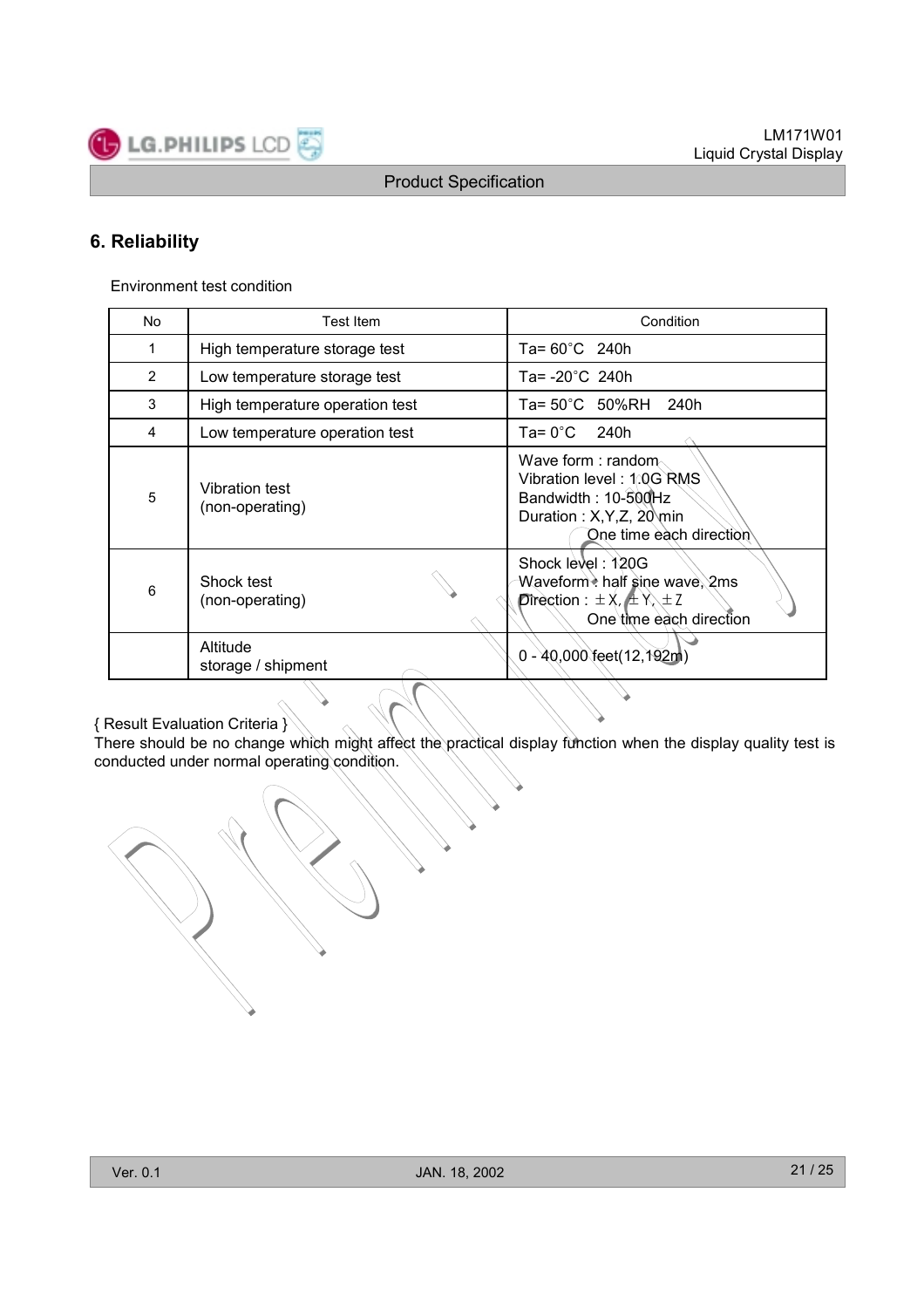

### **7. International Standards**

#### **7-1. Safety**

a) UL 1950 Third Edition, Underwriters Laboratories, Inc. Jan. 28, 1995.

Standard for Safety of Information Technology Equipment Including Electrical Business Equipment. b) CAN/CSA C22.2 No. 950-95 Third Edition, Canadian Standards Association, Jan. 28, 1995.

Standard for Safety of Information Technology Equipment Including Electrical Business Equipment.

c) EN 60950 : 1992+A1: 1993+A2: 1993+C3: 1995+A4: 1997+A11: 1997

IEC 950 : 1991+A1: 1992+A2: 1993+C3: 1995+A4: 1996

European Committee for Electrotechnical Standardization(CENELEC)

EUROPEAN STANDARD for Safety of Information Technology Equipment Including Electrical Business Equipment.

#### **7-2. EMC**

a) ANSI C63.4 "Methods of Measurement of Radio-Noise Emissions from Low-Voltage Electrical and Electrical Equipment in the Range of 9kHZ to 40GHz. "American National Standards Institute(ANSI), 1992

b) C.I.S.P.R "Limits and Methods of Measurement of Radio Interface Characteristics of Information Technology Equipment." International Special Committee on Radio Interference.

c) EN 55022 "Limits and Methods of Measurement of Radio Interface Characteristics of Information Technology Equipment." European Committee for Electrotechnical Standardization.(CENELEC), 1998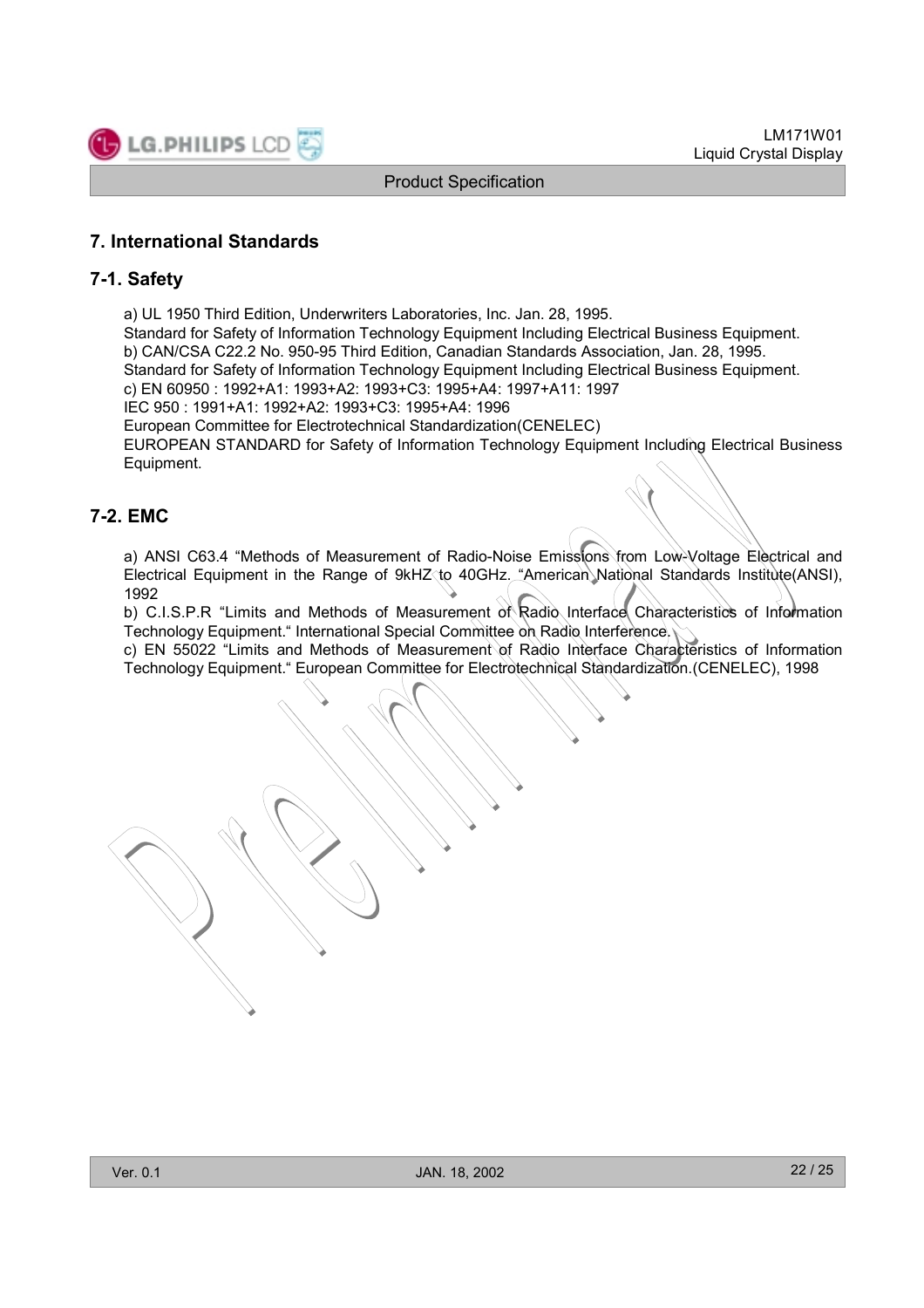

### **8. Packing**

### **8-1. Designation of Lot Mark**

a) Lot Mark



#### 2. MONTH

| Month | Jan | Feb | Mar | <b>Apr</b> | May | Jun | JUI. | Aug | <b>Sep</b> | Oct | Nov | Dec |
|-------|-----|-----|-----|------------|-----|-----|------|-----|------------|-----|-----|-----|
| Mark  |     | -   |     |            | -   |     | -    |     |            |     | B   |     |

#### 3. Serial No.

| Year | $\sqrt{99999}$            | $\sim 00000$ ে               |
|------|---------------------------|------------------------------|
| Mark | $00001 \rightarrow 99999$ | $A0001 \sim A9999$ , , Z9999 |
|      |                           |                              |

b) Location of Lot Mark

Serial NO. is printed on the label. The label is attached to the backside of the LCD module. This is subject to change without prior notice.

### **8-2. Packing Form**

- a) Package quantity in one box : 8 pcs
- b) Box Size:  $587mm \times 408mm \times 378mm$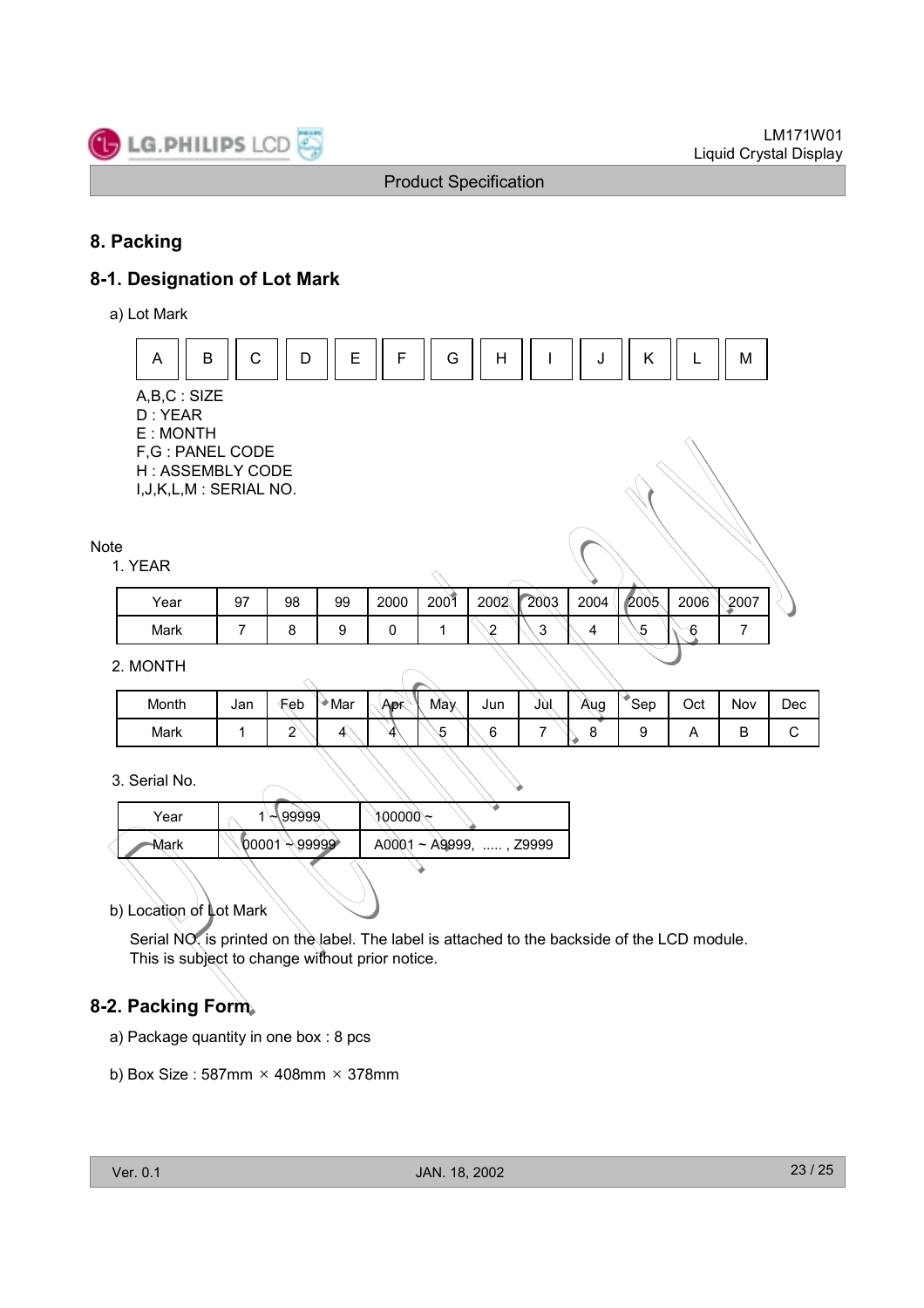### **9. PRECAUTIONS**

Please pay attention to the followings when you use this TFT LCD module.

### **9-1. MOUNTING PRECAUTIONS**

- (1) You must mount a module using holes arranged in four corners or four sides.
- (2) You should consider the mounting structure so that uneven force (ex. Twisted stress) is not applied to the module. And the case on which a module is mounted should have sufficient strength so that external force is not transmitted directly to the module.
- (3) Please attach the surface transparent protective plate to the surface in order to protect the polarizer. Transparent protective plate should have sufficient strength in order to the resist external force.
- (4) You should adopt radiation structure to satisfy the temperature specification.
- (5) Acetic acid type and chlorine type materials for the cover case are not desirable because the former generates corrosive gas of attacking the polarizer at high temperature and the latter causes circuit break by electro-chemical reaction.
- (6) Do not touch, push or rub the exposed polarizers with glass, tweezers or anything harder than HB pencil lead. And please do not rub with dust clothes with chemical treatment. Do not touch the surface of polarizer for bare hand or greasy cloth. (Some cosmetics are detrimental to the polarizer.)
- (7) When the surface becomes dusty, please wipe gently with absorbent cotton or other soft materials like chamois soaks with petroleum benzene. Normal-hexane is recommended for cleaning the adhesives used to attach front / rear polarizers. Do not use acetone, toluene and alcohol because they cause chemical damage to the polarizer.
- (8) Wipe off saliva or water drops as soon as possible. Their long time contact with polarizer causes deformations and color fading.
- (9) Do not open the case because inside circuits do not have sufficient strength.

### **9-2. OPERATING PRECAUTIONS**

- (1) The spike noise causes the mis-operation of circuits. It should be lower than following voltage :  $V=±200mV(Over)$  and under shoot voltage)
- (2) Response time depends on the temperature.(In lower temperature, it becomes longer.)
- (3) Brightness depends on the temperature. (In lower temperature, it becomes lower.) And in lower temperature, response time(required time that brightness is stable after turned on) becomes longer.
- (4) Be careful for condensation at sudden temperature change. Condensation makes damage to polarizer or electrical contacted parts. And after fading condensation, smear or spot will occur.
- (5) When fixed patterns are displayed for a long time, remnant image is likely to occur.
- (6) Module has high frequency circuits. Sufficient suppression to the electromagnetic interference shall be done by system manufacturers. Grounding and shielding methods may be important to minimized the interference.